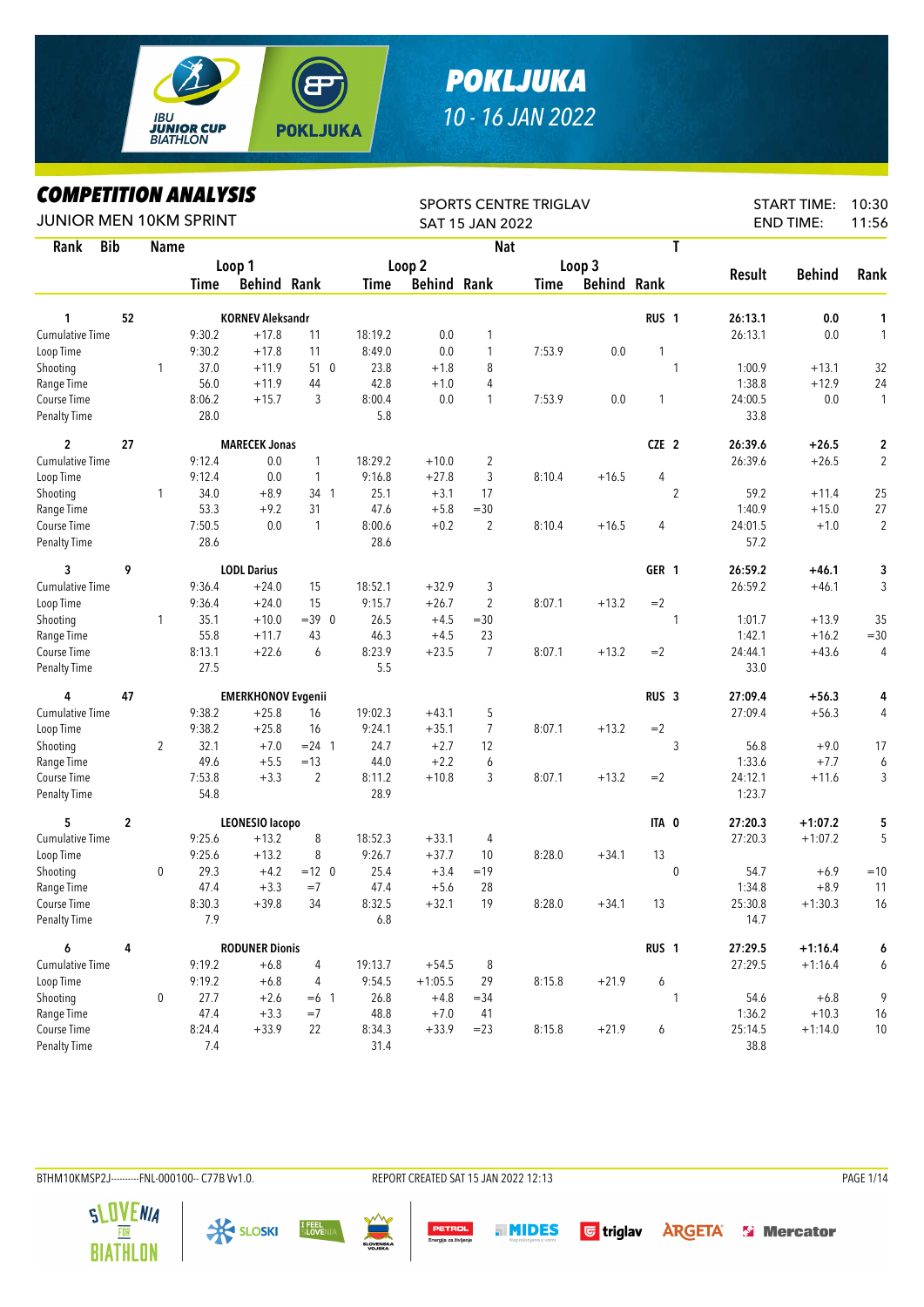| <b>Bib</b><br>Rank          |    | <b>Name</b>  |                |                             |                |                |                    | <b>Nat</b>     |             |                    |                  | T              |                   |                        |                |
|-----------------------------|----|--------------|----------------|-----------------------------|----------------|----------------|--------------------|----------------|-------------|--------------------|------------------|----------------|-------------------|------------------------|----------------|
|                             |    |              |                | Loop 1                      |                |                | Loop <sub>2</sub>  |                |             | Loop 3             |                  |                |                   |                        |                |
|                             |    |              | <b>Time</b>    | <b>Behind Rank</b>          |                | Time           | <b>Behind Rank</b> |                | <b>Time</b> | <b>Behind Rank</b> |                  |                | <b>Result</b>     | <b>Behind</b>          | Rank           |
| 7                           | 49 |              |                | <b>BETEMPS Nicolo'</b>      |                |                |                    |                |             |                    | ITA 1            |                | 27:31.2           | $+1:18.1$              | 7              |
| <b>Cumulative Time</b>      |    |              | 9:46.2         | $+33.8$                     | 27             | 19:08.2        | $+49.0$            | 7              |             |                    |                  |                | 27:31.2           | $+1:18.1$              | $\overline{7}$ |
| Loop Time                   |    |              | 9:46.2         | $+33.8$                     | 27             | 9:22.0         | $+33.0$            | 5              | 8:23.0      | $+29.1$            | 10               |                |                   |                        |                |
| Shooting                    |    | 1            | 32.2           | $+7.1$                      | 260            | 24.9           | $+2.9$             | $=14$          |             |                    |                  | 1              | 57.1              | $+9.3$                 | 18             |
| Range Time                  |    |              | 49.9           | $+5.8$                      | 16             | 45.9           | $+4.1$             | $=17$          |             |                    |                  |                | 1:35.8            | $+9.9$                 | $=13$          |
| Course Time                 |    |              | 8:23.0         | $+32.5$                     | 16             | 8:29.8         | $+29.4$            | $=13$          | 8:23.0      | $+29.1$            | 10               |                | 25:15.8           | $+1:15.3$              | 11             |
| <b>Penalty Time</b>         |    |              | 33.3           |                             |                | 6.3            |                    |                |             |                    |                  |                | 39.6              |                        |                |
| 8                           | 18 |              |                | <b>BLINOV Nikita</b>        |                |                |                    |                |             |                    | RUS <sub>1</sub> |                | 27:32.0           | $+1:18.9$              | 8              |
| Cumulative Time             |    |              | 9:45.5         | $+33.1$                     | 26             | 19:07.4        | $+48.2$            | 6              |             |                    |                  |                | 27:32.0           | $+1:18.9$              | 8              |
| Loop Time                   |    |              | 9:45.5         | $+33.1$                     | 26             | 9:21.9         | $+32.9$            | 4              | 8:24.6      | $+30.7$            | 12               |                |                   |                        |                |
| Shooting                    |    | $\mathbf{1}$ | 35.1           | $+10.0$                     | $=39$ 0        | 25.9           | $+3.9$             | 24             |             |                    |                  | 1              | 1:01.0            | $+13.2$                | 33             |
| Range Time                  |    |              | 52.0           | $+7.9$                      | 24             | 42.0           | $+0.2$             | $\overline{2}$ |             |                    |                  |                | 1:34.0            | $+8.1$                 | 7              |
| Course Time                 |    |              | 8:24.0         | $+33.5$                     | 21             | 8:34.0         | $+33.6$            | 21             | 8:24.6      | $+30.7$            | 12               |                | 25:22.6           | $+1:22.1$              | 14             |
| <b>Penalty Time</b>         |    |              | 29.5           |                             |                | 5.9            |                    |                |             |                    |                  |                | 35.4              |                        |                |
| 9                           | 17 |              |                | <b>MOLINARI Michele</b>     |                |                |                    |                |             |                    | ITA <sub>3</sub> |                | 27:39.0           | $+1:25.9$              | 9              |
| Cumulative Time             |    |              | 9:32.9         | $+20.5$                     | 13             | 19:22.6        | $+1:03.4$          | 11             |             |                    |                  |                | 27:39.0           | $+1:25.9$              | 9              |
| Loop Time                   |    |              | 9:32.9         | $+20.5$                     | 13             | 9:49.7         | $+1:00.7$          | 24             | 8:16.4      | $+22.5$            | $\overline{7}$   |                |                   |                        |                |
| Shooting                    |    | $\mathbf{1}$ | 29.7           | $+4.6$                      | 15 2           | 23.1           | $+1.1$             | 4              |             |                    |                  | 3              | 52.8              | $+5.0$                 | 5              |
| Range Time                  |    |              | 48.1           | $+4.0$                      | 9              | 42.9           | $+1.1$             | 5              |             |                    |                  |                | 1:31.0            | $+5.1$                 | 4              |
| Course Time                 |    |              | 8:14.6         | $+24.1$                     | $\overline{7}$ | 8:14.7         | $+14.3$            | $\overline{4}$ | 8:16.4      | $+22.5$            | $\overline{7}$   |                | 24:45.7           | $+45.2$                | 5              |
| <b>Penalty Time</b>         |    |              | 30.2           |                             |                | 52.1           |                    |                |             |                    |                  |                | 1:22.3            |                        |                |
| 10                          | 8  |              |                | <b>PROSSER Maximilian</b>   |                |                |                    |                |             |                    | AUT <sub>2</sub> |                | 27:41.9           | $+1:28.8$              | 10             |
| Cumulative Time             |    |              | 9:39.5         | $+27.1$                     | $=20$          | 19:17.8        | $+58.6$            | 9              |             |                    |                  |                | 27:41.9           | $+1:28.8$              | 10             |
| Loop Time                   |    |              | 9:39.5         | $+27.1$                     | $=20$          | 9:38.3         | $+49.3$            | 13             | 8:24.1      | $+30.2$            | 11               |                |                   |                        |                |
| Shooting                    |    | $\mathbf{1}$ | 36.0           | $+10.9$                     | $=44$ 1        | 30.8           | $+8.8$             | 59             |             |                    |                  | $\overline{2}$ | 1:06.8            | $+19.0$                | 57             |
| Range Time                  |    |              | 53.2           | $+9.1$                      | $=29$          | 51.5           | $+9.7$             | 59             |             |                    |                  |                | 1:44.7            | $+18.8$                | $=41$          |
| Course Time                 |    |              | 8:15.2         | $+24.7$                     | $=8$           | 8:17.0         | $+16.6$            | 5              | 8:24.1      | $+30.2$            | 11               |                | 24:56.3           | $+55.8$                | 6              |
| <b>Penalty Time</b>         |    |              | 31.1           |                             |                | 29.8           |                    |                |             |                    |                  |                | 1:00.9            |                        |                |
| 11                          | 61 |              |                | <b>KELLER Yanis</b>         |                |                |                    |                |             |                    | SUI <sub>1</sub> |                | 27:57.0           | $+1:43.9$              | 11             |
| <b>Cumulative Time</b>      |    |              | 9:39.1         | $+26.7$                     | 19             | 19:27.2        | $+1:08.0$          | 14             |             |                    |                  |                | 27:57.0           | $+1:43.9$              | 11             |
| Loop Time                   |    |              | 9:39.1         | $+26.7$                     | 19             | 9:48.1         | $+59.1$            | 22             | 8:29.8      | $+35.9$            | 14               |                |                   |                        |                |
| Shooting                    |    | 0            | 33.6           | $+8.5$                      | $=32$ 1        | 24.9           | $+2.9$             | $=14$          |             |                    |                  | 1              | 58.5              | $+10.7$                | $=23$          |
| Range Time                  |    |              | 52.8           | $+8.7$                      | 27             | 44.3           | $+2.5$             | 8              |             |                    |                  |                | 1:37.1            | $+11.2$                | 18             |
| Course Time                 |    |              | 8:39.4         | $+48.9$                     | $= 57$         | 8:32.4         | $+32.0$            | $=17$          | 8:29.8      | $+35.9$            | 14               |                | 25:41.6           | $+1:41.1$              | 26             |
| <b>Penalty Time</b>         |    |              | 6.9            |                             |                | 31.4           |                    |                |             |                    |                  |                | 38.3              |                        |                |
| 12                          | 45 |              |                | <b>ABRAHAM Ludek</b>        |                |                |                    |                |             |                    | CZE 1            |                | 27:57.8           | $+1:44.7$              | 12             |
| <b>Cumulative Time</b>      |    |              | 9:59.0         | $+46.6$                     | 36             | 19:40.2        | $+1:21.0$          | 22             |             |                    |                  |                | 27:57.8           | $+1:44.7$              | 12             |
| Loop Time                   |    |              | 9:59.0         | $+46.6$                     | 36             | 9:41.2         | $+52.2$            | 16             | 8:17.6      | $+23.7$            | 9                |                |                   |                        |                |
| Shooting                    |    | $\mathbf{1}$ | 38.1           | $+13.0$                     | $= 590$        | 35.0           | $+13.0$            | $= 81$         |             |                    |                  | 1              | 1:13.2            | $+25.4$                | $=74$          |
| Range Time                  |    |              | 56.9           | $+12.8$                     | 50             | 54.4           | $+12.6$            | 69             |             |                    |                  |                | 1:51.3            | $+25.4$                | 62             |
| Course Time<br>Penalty Time |    |              | 8:31.7<br>30.4 | $+41.2$                     | 38             | 8:40.7<br>6.1  | $+40.3$            | 34             | 8:17.6      | $+23.7$            | 9                |                | 25:30.0<br>36.5   | $+1:29.5$              | 15             |
| 13                          | 82 |              |                | <b>DAUPHIN Valentin</b>     |                |                |                    |                |             |                    | SUI 0            |                | 28:03.0           |                        |                |
| <b>Cumulative Time</b>      |    |              | 9:44.1         | $+31.7$                     | 25             | 19:26.3        | $+1:07.1$          | 13             |             |                    |                  |                | 28:03.0           | $+1:49.9$<br>$+1:49.9$ | 13<br>13       |
| Loop Time                   |    |              | 9:44.1         | $+31.7$                     | 25             | 9:42.2         | $+53.2$            | 17             | 8:36.7      | $+42.8$            | 24               |                |                   |                        |                |
|                             |    | 0            |                |                             | $=77$ 0        |                |                    | 93             |             |                    |                  |                |                   |                        |                |
| Shooting                    |    |              | 41.7<br>1:02.2 | $+16.6$<br>$+18.1$          | 76             | 37.6           | $+15.6$            |                |             |                    |                  | $\mathbf 0$    | 1:19.4            | $+31.6$                | 88             |
| Range Time<br>Course Time   |    |              | 8:35.2         | $+44.7$                     | 49             | 58.4<br>8:37.9 | $+16.6$<br>$+37.5$ | $= 86$<br>32   | 8:36.7      | $+42.8$            | 24               |                | 2:00.6<br>25:49.8 | $+34.7$<br>$+1:49.3$   | 85<br>34       |
| Penalty Time                |    |              | 6.7            |                             |                | 5.9            |                    |                |             |                    |                  |                | 12.6              |                        |                |
| 14                          | 37 |              |                | <b>HECHENBERGER Andreas</b> |                |                |                    |                |             |                    | AUT <sub>2</sub> |                | 28:03.7           | $+1:50.6$              | 14             |
| <b>Cumulative Time</b>      |    |              | 9:18.7         | $+6.3$                      | 3              | 19:28.1        | $+1:08.9$          | 15             |             |                    |                  |                | 28:03.7           | $+1:50.6$              | 14             |
| Loop Time                   |    |              | 9:18.7         | $+6.3$                      | 3              | 10:09.4        | $+1:20.4$          | 39             | 8:35.6      | $+41.7$            | 22               |                |                   |                        |                |
| Shooting                    |    | 0            | 36.5           | $+11.4$                     | 48 2           | 28.8           | $+6.8$             | $=52$          |             |                    |                  | 2              | 1:05.3            | $+17.5$                | 47             |
| Range Time                  |    |              | 56.3           | $+12.2$                     | 47             | 50.9           | $+9.1$             | $=$ 56         |             |                    |                  |                | 1:47.2            | $+21.3$                | $=48$          |
| Course Time                 |    |              | 8:15.2         | $+24.7$                     | $=8$           | 8:25.5         | $+25.1$            | 10             | 8:35.6      | $+41.7$            | 22               |                | 25:16.3           | $+1:15.8$              | 12             |
| Penalty Time                |    |              | 7.2            |                             |                | 53.0           |                    |                |             |                    |                  |                | 1:00.2            |                        |                |

BTHM10KMSP2J---------FNL-000100-- C77B Vv1.0. REPORT CREATED SAT 15 JAN 2022 12:13 PAGE 2/14

**PETROL**<br>Energija za življenje

**THIDES** Gtriglav **ARGETA** & Mercator







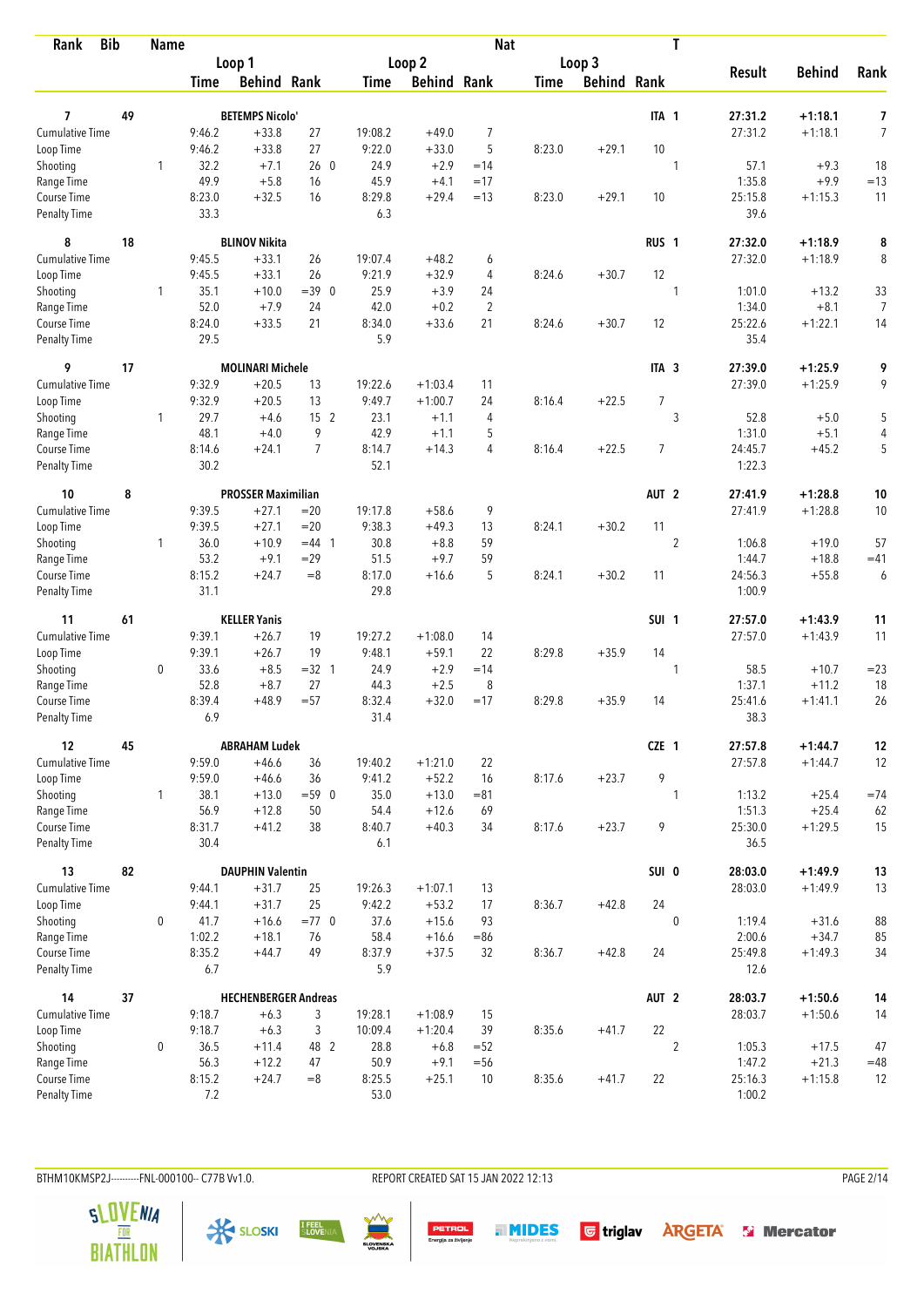| <b>Bib</b><br>Rank          |    | <b>Name</b>    |               |                           |                 |                |                    | <b>Nat</b> |             |                    |                  | T              |                 |               |                |
|-----------------------------|----|----------------|---------------|---------------------------|-----------------|----------------|--------------------|------------|-------------|--------------------|------------------|----------------|-----------------|---------------|----------------|
|                             |    |                |               | Loop 1                    |                 |                | Loop <sub>2</sub>  |            |             | Loop 3             |                  |                |                 |               |                |
|                             |    |                | <b>Time</b>   | <b>Behind Rank</b>        |                 | <b>Time</b>    | <b>Behind Rank</b> |            | <b>Time</b> | <b>Behind Rank</b> |                  |                | <b>Result</b>   | <b>Behind</b> | Rank           |
| 15                          | 69 |                |               | <b>ENGELMANN Albert</b>   |                 |                |                    |            |             |                    | GER <sub>2</sub> |                | 28:03.8         | $+1:50.7$     | 15             |
| <b>Cumulative Time</b>      |    |                | 9:59.5        | $+47.1$                   | 38              | 19:51.0        | $+1:31.8$          | 33         |             |                    |                  |                | 28:03.8         | $+1:50.7$     | 15             |
| Loop Time                   |    |                | 9:59.5        | $+47.1$                   | 38              | 9:51.5         | $+1:02.5$          | 27         | 8:12.8      | $+18.9$            | 5                |                |                 |               |                |
| Shooting                    |    | 1              | 39.1          | $+14.0$                   | 63 1            | 40.6           | $+18.6$            | 98         |             |                    |                  | $\overline{2}$ | 1:19.8          | $+32.0$       | 90             |
| Range Time                  |    |                | 58.6          | $+14.5$                   | $= 59$          | 59.4           | $+17.6$            | 94         |             |                    |                  |                | 1:58.0          | $+32.1$       | 79             |
| Course Time                 |    |                | 8:32.5        | $+42.0$                   | 40              | 8:24.4         | $+24.0$            | 8          | 8:12.8      | $+18.9$            | 5                |                | 25:09.7         | $+1:09.2$     | 8              |
| <b>Penalty Time</b>         |    |                | 28.4          |                           |                 | 27.7           |                    |            |             |                    |                  |                | 56.1            |               |                |
| 16                          | 41 |                |               | <b>VASILEV Konstantin</b> |                 |                |                    |            |             |                    | BUL 1            |                | 28:07.0         | $+1:53.9$     | 16             |
| <b>Cumulative Time</b>      |    |                | 10:09.7       | $+57.3$                   | 48              | 19:32.3        | $+1:13.1$          | 16         |             |                    |                  |                | 28:07.0         | $+1:53.9$     | 16             |
| Loop Time                   |    |                | 10:09.7       | $+57.3$                   | 48              | 9:22.6         | $+33.6$            | 6          | 8:34.7      | $+40.8$            | 20               |                |                 |               |                |
| Shooting                    |    | 1              | 36.3          | $+11.2$                   | 47 0            | 28.1           | $+6.1$             | $=46$      |             |                    |                  | 1              | 1:04.5          | $+16.7$       | 44             |
| Range Time                  |    |                | 57.5          | $+13.4$                   | 55              | 49.7           | $+7.9$             | 49         |             |                    |                  |                | 1:47.2          | $+21.3$       | $=48$          |
| Course Time                 |    |                | 8:39.4        | $+48.9$                   | $= 57$          | 8:26.3         | $+25.9$            | 11         | 8:34.7      | $+40.8$            | 20               |                | 25:40.4         | $+1:39.9$     | 23             |
| <b>Penalty Time</b>         |    |                | 32.8          |                           |                 | 6.6            |                    |            |             |                    |                  |                | 39.4            |               |                |
| 17                          | 56 |                |               | <b>KOELLNER Hans</b>      |                 |                |                    |            |             |                    | GER 2            |                | 28:09.6         | $+1:56.5$     | 17             |
| <b>Cumulative Time</b>      |    |                | 10:03.2       | $+50.8$                   | 43              | 19:35.0        | $+1:15.8$          | 19         |             |                    |                  |                | 28:09.6         | $+1:56.5$     | 17             |
| Loop Time                   |    |                | 10:03.2       | $+50.8$                   | 43              | 9:31.8         | $+42.8$            | 11         | 8:34.6      | $+40.7$            | $=18$            |                |                 |               |                |
| Shooting                    |    | $\overline{2}$ | 35.9          | $+10.8$                   | $=42$ 0         | 29.9           | $+7.9$             | 57         |             |                    |                  | $\overline{2}$ | 1:05.9          | $+18.1$       | 51             |
| Range Time                  |    |                | 56.1          | $+12.0$                   | $=45$           | 51.3           | $+9.5$             | 58         |             |                    |                  |                | 1:47.4          | $+21.5$       | 50             |
| Course Time                 |    |                | 8:11.5        | $+21.0$                   | 4               | 8:34.2         | $+33.8$            | 22         | 8:34.6      | $+40.7$            | $=18$            |                | 25:20.3         | $+1:19.8$     | 13             |
| <b>Penalty Time</b>         |    |                | 55.6          |                           |                 | 6.3            |                    |            |             |                    |                  |                | 1:01.9          |               |                |
| 18                          | 71 |                |               | <b>KOVALEV Aleksei</b>    |                 |                |                    |            |             |                    | RUS <sub>3</sub> |                | 28:10.7         | $+1:57.6$     | 18             |
| Cumulative Time             |    |                | 10:29.0       | $+1:16.6$                 | $=64$           | 19:54.0        | $+1:34.8$          | 34         |             |                    |                  |                | 28:10.7         | $+1:57.6$     | 18             |
| Loop Time                   |    |                | 10:29.0       | $+1:16.6$                 | $=64$           | 9:25.0         | $+36.0$            | 8          | 8:16.7      | $+22.8$            | 8                |                |                 |               |                |
| Shooting                    |    | 3              | 31.8          | $+6.7$                    | 210             | 24.8           | $+2.8$             | 13         |             |                    |                  | 3              | 56.6            | $+8.8$        | $=15$          |
| Range Time                  |    |                | 51.1          | $+7.0$                    | 22              | 46.1           | $+4.3$             | $= 20$     |             |                    |                  |                | 1:37.2          | $+11.3$       | $=19$          |
| Course Time                 |    |                | 8:16.5        | $+26.0$                   | 10              | 8:32.4         | $+32.0$            | $=17$      | 8:16.7      | $+22.8$            | 8                |                | 25:05.6         | $+1:05.1$     | $\overline{7}$ |
| <b>Penalty Time</b>         |    |                | 1:21.4        |                           |                 | 6.5            |                    |            |             |                    |                  |                | 1:27.9          |               |                |
| 19                          | 65 |                |               | <b>PALM Tuudor</b>        |                 |                |                    |            |             |                    | EST <sub>1</sub> |                | 28:12.7         | $+1:59.6$     | 19             |
| <b>Cumulative Time</b>      |    |                | 9:24.5        | $+12.1$                   | $=6$            | 19:20.6        | $+1:01.4$          | 10         |             |                    |                  |                | 28:12.7         | $+1:59.6$     | 19             |
| Loop Time                   |    |                | 9:24.5        | $+12.1$                   | $=6$            | 9:56.1         | $+1:07.1$          | 31         | 8:52.1      | $+58.2$            | 50               |                |                 |               |                |
| Shooting                    |    | 0              | 36.0          | $+10.9$                   | $=44$ 1         | 24.5           | $+2.5$             | $=10$      |             |                    |                  | 1              | 1:00.5          | $+12.7$       | $= 30$         |
| Range Time                  |    |                | 56.6          | $+12.5$                   | 48              | 47.5           | $+5.7$             | 29         |             |                    |                  |                | 1:44.1          | $+18.2$       | 39             |
| Course Time                 |    |                | 8:20.4        | $+29.9$                   | 12              | 8:35.2         | $+34.8$            | 26         | 8:52.1      | $+58.2$            | 50               |                | 25:47.7         | $+1:47.2$     | 32             |
| <b>Penalty Time</b>         |    |                | 7.5           |                           |                 | 33.4           |                    |            |             |                    |                  |                | 40.9            |               |                |
| 20                          | 23 |                |               | <b>ZIDAR Jasa</b>         |                 |                |                    |            |             |                    | SLO 1            |                | 28:14.5         | $+2:01.4$     | 20             |
| <b>Cumulative Time</b>      |    |                | 9:29.9        | $+17.5$                   | $=9$            | 19:32.9        | $+1:13.7$          | 17         |             |                    |                  |                | 28:14.5         | $+2:01.4$     | 20             |
| Loop Time                   |    |                | 9:29.9        | $+17.5$                   | $=9$            | 10:03.0        | $+1:14.0$          | 36         | 8:41.6      | $+47.7$            | 35               |                |                 |               |                |
| Shooting                    |    | 0              | 31.0          | $+5.9$                    | $= 18$ 1        | 25.5           | $+3.5$             | $= 21$     |             |                    |                  | 1              | 56.6            | $+8.8$        | $=15$          |
| Range Time                  |    |                | 49.6          | $+5.5$                    | $=13$           | 47.6           | $+5.8$             | $= 30$     |             |                    |                  |                | 1:37.2          | $+11.3$       | $=19$          |
| Course Time<br>Penalty Time |    |                | 8:33.7<br>6.6 | $+43.2$                   | 45              | 8:42.4<br>33.0 | $+42.0$            | $=39$      | 8:41.6      | $+47.7$            | 35               |                | 25:57.7<br>39.6 | $+1:57.2$     | 41             |
| 21                          | 29 |                |               | <b>JANIK Wojciech</b>     |                 |                |                    |            |             |                    | <b>POL 1</b>     |                | 28:18.5         | $+2:05.4$     | 21             |
| <b>Cumulative Time</b>      |    |                | 9:21.5        | $+9.1$                    | 5               | 19:35.1        | $+1:15.9$          | 20         |             |                    |                  |                | 28:18.5         | $+2:05.4$     | 21             |
| Loop Time                   |    |                | 9:21.5        | $+9.1$                    | 5               | 10:13.6        | $+1:24.6$          | 46         | 8:43.4      | $+49.5$            | 37               |                |                 |               |                |
| Shooting                    |    | 0              | 34.4          | $+9.3$                    | 36 <sub>1</sub> | 37.1           | $+15.1$            | 91         |             |                    |                  | 1              | 1:11.6          | $+23.8$       | 70             |
| Range Time                  |    |                | 54.4          | $+10.3$                   | 36              | 59.1           | $+17.3$            | $= 92$     |             |                    |                  |                | 1:53.5          | $+27.6$       | 66             |
| Course Time                 |    |                | 8:19.9        | $+29.4$                   | 11              | 8:42.2         | $+41.8$            | 38         | 8:43.4      | $+49.5$            | 37               |                | 25:45.5         | $+1:45.0$     | $= 29$         |
| Penalty Time                |    |                | 7.2           |                           |                 | 32.3           |                    |            |             |                    |                  |                | 39.5            |               |                |
| 22                          | 24 |                |               | <b>TULATSIN Ivan</b>      |                 |                |                    |            |             |                    | BLR 2            |                | 28:20.5         | $+2:07.4$     | 22             |
| Cumulative Time             |    |                | 9:51.5        | $+39.1$                   | 30              | 19:47.5        | $+1:28.3$          | 29         |             |                    |                  |                | 28:20.5         | $+2:07.4$     | 22             |
| Loop Time                   |    |                | 9:51.5        | $+39.1$                   | 30              | 9:56.0         | $+1:07.0$          | 30         | 8:33.0      | $+39.1$            | 16               |                |                 |               |                |
| Shooting                    |    | 1              | 26.9          | $+1.8$                    | 4 <sub>1</sub>  | 27.5           | $+5.5$             | 41         |             |                    |                  | $\overline{2}$ | 54.4            | $+6.6$        | 8              |
| Range Time                  |    |                | 47.2          | $+3.1$                    | 6               | 47.3           | $+5.5$             | 27         |             |                    |                  |                | 1:34.5          | $+8.6$        | 8              |
| Course Time                 |    |                | 8:32.4        | $+41.9$                   | 39              | 8:36.0         | $+35.6$            | 27         | 8:33.0      | $+39.1$            | 16               |                | 25:41.4         | $+1:40.9$     | 25             |
| <b>Penalty Time</b>         |    |                | 31.9          |                           |                 | 32.7           |                    |            |             |                    |                  |                | 1:04.6          |               |                |

BTHM10KMSP2J---------FNL-000100-- C77B Vv1.0. REPORT CREATED SAT 15 JAN 2022 12:13 PAGE 3/14







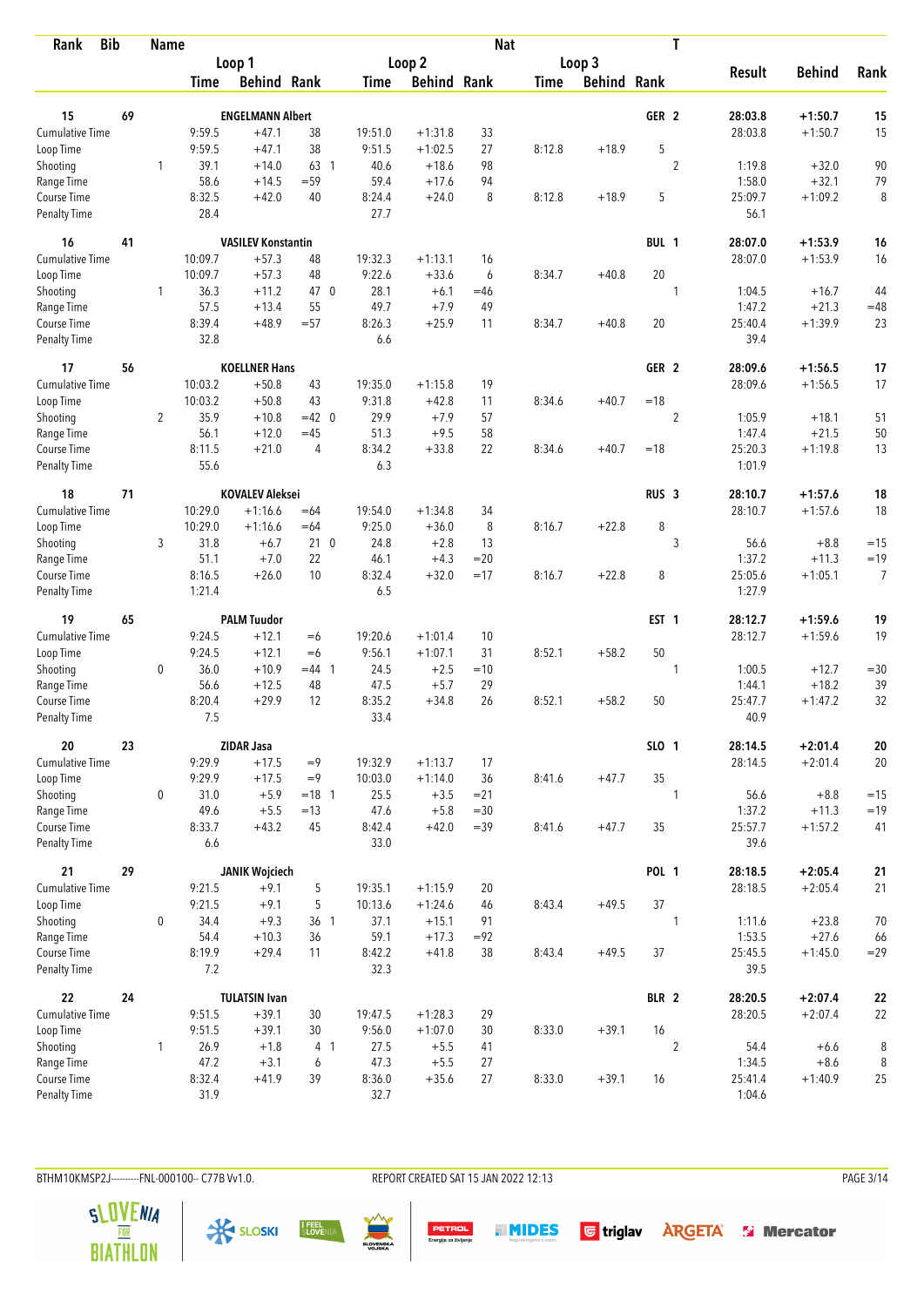| <b>Bib</b><br>Rank                 |    | <b>Name</b>    |                |                             |                 |                |                    | <b>Nat</b>   |             |                    |                  | T              |                   |                    |              |
|------------------------------------|----|----------------|----------------|-----------------------------|-----------------|----------------|--------------------|--------------|-------------|--------------------|------------------|----------------|-------------------|--------------------|--------------|
|                                    |    |                |                | Loop 1                      |                 |                | Loop <sub>2</sub>  |              |             | Loop 3             |                  |                |                   |                    |              |
|                                    |    |                | <b>Time</b>    | <b>Behind Rank</b>          |                 | Time           | <b>Behind Rank</b> |              | <b>Time</b> | <b>Behind Rank</b> |                  |                | <b>Result</b>     | <b>Behind</b>      | Rank         |
|                                    |    |                |                |                             |                 |                |                    |              |             |                    |                  |                |                   |                    |              |
| 23                                 | 54 |                |                | <b>MANEK Ondrej</b>         |                 |                |                    |              |             |                    | CZE 2            |                | 28:21.7           | $+2:08.6$          | 23           |
| Cumulative Time                    |    |                | 9:55.1         | $+42.7$                     | 32              | 19:41.5        | $+1:22.3$          | 23           |             |                    |                  |                | 28:21.7           | $+2:08.6$          | 23           |
| Loop Time                          |    |                | 9:55.1         | $+42.7$                     | 32              | 9:46.4         | $+57.4$            | 18           | 8:40.2      | $+46.3$            | 32               |                |                   |                    |              |
| Shooting                           |    | 1              | 41.8           | $+16.7$                     | $= 81 \quad 1$  | 28.1<br>48.0   | $+6.1$             | $=46$        |             |                    |                  | $\overline{2}$ | 1:10.0<br>1:49.0  | $+22.2$<br>$+23.1$ | 63           |
| Range Time                         |    |                | 1:01.0         | $+16.9$<br>$+34.2$          | $=69$<br>23     |                | $+6.2$<br>$+28.3$  | $=34$<br>12  |             |                    | 32               |                |                   | $+1:33.1$          | 57<br>19     |
| Course Time<br><b>Penalty Time</b> |    |                | 8:24.7<br>29.4 |                             |                 | 8:28.7<br>29.7 |                    |              | 8:40.2      | $+46.3$            |                  |                | 25:33.6<br>59.1   |                    |              |
| 24                                 | 86 |                |                | <b>PIRCHER Christoph</b>    |                 |                |                    |              |             |                    | ITA <sub>2</sub> |                | 28:24.1           | $+2:11.0$          | 24           |
| <b>Cumulative Time</b>             |    |                | 10:12.7        | $+1:00.3$                   | 49              | 19:45.3        | $+1:26.1$          | 26           |             |                    |                  |                | 28:24.1           | $+2:11.0$          | 24           |
| Loop Time                          |    |                | 10:12.7        | $+1:00.3$                   | 49              | 9:32.6         | $+43.6$            | 12           | 8:38.8      | $+44.9$            | 30               |                |                   |                    |              |
| Shooting                           |    | $\overline{2}$ | 31.9           | $+6.8$                      | 220             | 27.9           | $+5.9$             | $=43$        |             |                    |                  | $\overline{2}$ | 59.8              | $+12.0$            | 28           |
| Range Time                         |    |                | 50.5           | $+6.4$                      | 18              | 45.9           | $+4.1$             | $=17$        |             |                    |                  |                | 1:36.4            | $+10.5$            | 17           |
| Course Time                        |    |                | 8:25.9         | $+35.4$                     | 25              | 8:41.1         | $+40.7$            | 37           | 8:38.8      | $+44.9$            | 30               |                | 25:45.8           | $+1:45.3$          | 31           |
| <b>Penalty Time</b>                |    |                | 56.3           |                             |                 | 5.6            |                    |              |             |                    |                  |                | 1:01.9            |                    |              |
| 25                                 | 6  |                |                | <b>REPNIK Matic</b>         |                 |                |                    |              |             |                    | SLO 0            |                | 28:27.7           | $+2:14.6$          | 25           |
| <b>Cumulative Time</b>             |    |                | 9:31.8         | $+19.4$                     | 12              | 19:22.8        | $+1:03.6$          | 12           |             |                    |                  |                | 28:27.7           | $+2:14.6$          | 25           |
| Loop Time                          |    |                | 9:31.8         | $+19.4$                     | 12              | 9:51.0         | $+1:02.0$          | 25           | 9:04.9      | $+1:11.0$          | 62               |                |                   |                    |              |
| Shooting                           |    | $\mathbf 0$    | 25.1           | 0.0                         | $1\quad0$       | 32.1           | $+10.1$            | 66           |             |                    |                  | $\mathbf 0$    | 57.3              | $+9.5$             | $=19$        |
| Range Time                         |    |                | 45.1           | $+1.0$                      | $\overline{2}$  | 45.2           | $+3.4$             | 14           |             |                    |                  |                | 1:30.3            | $+4.4$             | 3            |
| Course Time                        |    |                | 8:40.7         | $+50.2$                     | 62              | 9:00.4         | $+1:00.0$          | 62           | 9:04.9      | $+1:11.0$          | 62               |                | 26:46.0           | $+2:45.5$          | 60           |
| <b>Penalty Time</b>                |    |                | 6.0            |                             |                 | 5.4            |                    |              |             |                    |                  |                | 11.4              |                    |              |
| 26                                 | 88 |                |                | <b>KIENESBERGER Leon</b>    |                 |                |                    |              |             |                    | AUT <sub>1</sub> |                | 28:28.3           | $+2:15.2$          | 26           |
| Cumulative Time                    |    |                | 9:42.7         | $+30.3$                     | 24              | 19:44.4        | $+1:25.2$          | 25           |             |                    |                  |                | 28:28.3           | $+2:15.2$          | 26           |
| Loop Time                          |    |                | 9:42.7         | $+30.3$                     | 24              | 10:01.7        | $+1:12.7$          | 35           | 8:43.9      | $+50.0$            | 39               |                |                   |                    |              |
| Shooting                           |    | $\mathbf 0$    | 37.7           | $+12.6$                     | 57 1            | 35.2           | $+13.2$            | 83           |             |                    |                  | 1              | 1:13.0            | $+25.2$            | 73           |
| Range Time                         |    |                | 58.6           | $+14.5$                     | $= 59$          | 54.8           | $+13.0$            | 70           |             |                    |                  |                | 1:53.4            | $+27.5$            | 65           |
| Course Time                        |    |                | 8:37.2         | $+46.7$                     | 53              | 8:36.1         | $+35.7$            | 28           | 8:43.9      | $+50.0$            | 39               |                | 25:57.2           | $+1:56.7$          | 40           |
| <b>Penalty Time</b>                |    |                | 6.9            |                             |                 | 30.8           |                    |              |             |                    |                  |                | 37.7              |                    |              |
| 27                                 | 95 |                |                | <b>DEMARMELS Silvano</b>    |                 |                |                    |              |             |                    | SUI <sub>1</sub> |                | 28:30.3           | $+2:17.2$          | 27           |
| <b>Cumulative Time</b>             |    |                | 10:01.2        | $+48.8$                     | 40              | 19:39.7        | $+1:20.5$          | 21           |             |                    |                  |                | 28:30.3           | $+2:17.2$          | 27           |
| Loop Time                          |    |                | 10:01.2        | $+48.8$                     | 40              | 9:38.5         | $+49.5$            | 14           | 8:50.6      | $+56.7$            | 49               |                |                   |                    |              |
| Shooting                           |    | $\mathbf{1}$   | 37.1           | $+12.0$                     | 52 0            | 26.7           | $+4.7$             | 33           |             |                    |                  | 1              | 1:03.9            | $+16.1$            | $=40$        |
| Range Time                         |    |                | 56.1           | $+12.0$                     | $=45$           | 46.2           | $+4.4$             | 22           |             |                    |                  |                | 1:42.3            | $+16.4$            | 34           |
| Course Time                        |    |                | 8:34.9         | $+44.4$                     | 47              | 8:46.8         | $+46.4$            | 44           | 8:50.6      | $+56.7$            | 49               |                | 26:12.3           | $+2:11.8$          | 48           |
| <b>Penalty Time</b>                |    |                | 30.2           |                             |                 | 5.5            |                    |              |             |                    |                  |                | 35.7              |                    |              |
| 28                                 | 19 |                |                | <b>ARSAN Florian Martin</b> |                 |                |                    |              |             |                    | GER <sub>3</sub> |                | 28:30.4           | $+2:17.3$          | 28           |
| <b>Cumulative Time</b>             |    |                | 9:38.4         | $+26.0$                     | 17              | 19:50.8        | $+1:31.6$          | 32           |             |                    |                  |                | 28:30.4           | $+2:17.3$          | 28           |
| Loop Time                          |    |                | 9:38.4         | $+26.0$                     | 17              | 10:12.4        | $+1:23.4$          | 43           | 8:39.6      | $+45.7$            | 31               |                |                   |                    |              |
| Shooting                           |    | $\mathbf{1}$   | 25.7           | $+0.6$                      | 2 <sub>2</sub>  | 22.0           | 0.0                | 1            |             |                    |                  | 3              | 47.8              | 0.0                | 1            |
| Range Time                         |    |                | 44.1           | 0.0                         | $\mathbf{1}$    | 41.8           | 0.0                | $\mathbf{1}$ |             |                    |                  |                | 1:25.9            | 0.0                | $\mathbf{1}$ |
| Course Time<br>Penalty Time        |    |                | 8:23.6<br>30.7 | $+33.1$                     | 20              | 8:32.3<br>58.3 | $+31.9$            | 16           | 8:39.6      | $+45.7$            | 31               |                | 25:35.5<br>1:29.0 | $+1:35.0$          | 20           |
| 29                                 | 35 |                |                | <b>NOACK Moritz</b>         |                 |                |                    |              |             |                    | GER <sub>2</sub> |                | 28:30.9           | $+2:17.8$          | 29           |
| <b>Cumulative Time</b>             |    |                | 9:24.5         | $+12.1$                     | $=6$            | 19:47.1        | $+1:27.9$          | 28           |             |                    |                  |                | 28:30.9           | $+2:17.8$          | 29           |
| Loop Time                          |    |                | 9:24.5         | $+12.1$                     | $=6$            | 10:22.6        | $+1:33.6$          | 53           | 8:43.8      | $+49.9$            | 38               |                |                   |                    |              |
| Shooting                           |    | 0              | 28.9           | $+3.8$                      | 11 <sub>2</sub> |                | $+9.0$             | 60           |             |                    |                  |                | 59.9              |                    |              |
| Range Time                         |    |                | 48.6           | $+4.5$                      | 10              | 31.0<br>50.0   | $+8.2$             | $= 51$       |             |                    |                  | $\overline{2}$ | 1:38.6            | $+12.1$<br>$+12.7$ | 29<br>23     |
| Course Time                        |    |                | 8:28.4         | $+37.9$                     | 27              | 8:36.9         | $+36.5$            | 30           | 8:43.8      | $+49.9$            | 38               |                | 25:49.1           | $+1:48.6$          | 33           |
| Penalty Time                       |    |                | 7.5            |                             |                 | 55.7           |                    |              |             |                    |                  |                | 1:03.2            |                    |              |
| 30                                 | 33 |                |                | <b>GRUMEZA Robert</b>       |                 |                |                    |              |             |                    | <b>ROU 1</b>     |                | 28:34.2           | $+2:21.1$          | $30\,$       |
| <b>Cumulative Time</b>             |    |                | 9:59.4         | $+47.0$                     | 37              | 19:46.0        | $+1:26.8$          | 27           |             |                    |                  |                | 28:34.2           | $+2:21.1$          | 30           |
| Loop Time                          |    |                | 9:59.4         | $+47.0$                     | 37              | 9:46.6         | $+57.6$            | 19           | 8:48.2      | $+54.3$            | 44               |                |                   |                    |              |
| Shooting                           |    | 1              | 27.8           | $+2.7$                      | 8 0             | 29.4           | $+7.4$             | 56           |             |                    |                  | 1              | 57.3              | $+9.5$             | $=19$        |
| Range Time                         |    |                | 48.8           | $+4.7$                      | 11              | 49.0           | $+7.2$             | $=43$        |             |                    |                  |                | 1:37.8            | $+11.9$            | 22           |
| Course Time                        |    |                | 8:38.9         | $+48.4$                     | 56              | 8:51.2         | $+50.8$            | 52           | 8:48.2      | $+54.3$            | 44               |                | 26:18.3           | $+2:17.8$          | $= 51$       |
| Penalty Time                       |    |                | 31.7           |                             |                 | 6.4            |                    |              |             |                    |                  |                | 38.1              |                    |              |

BTHM10KMSP2J---------FNL-000100-- C77B Vv1.0. REPORT CREATED SAT 15 JAN 2022 12:13 PAGE 4/14

**PETROL**<br>Energija za življenje

**THIDES** Gtriglav **ARGETA** & Mercator





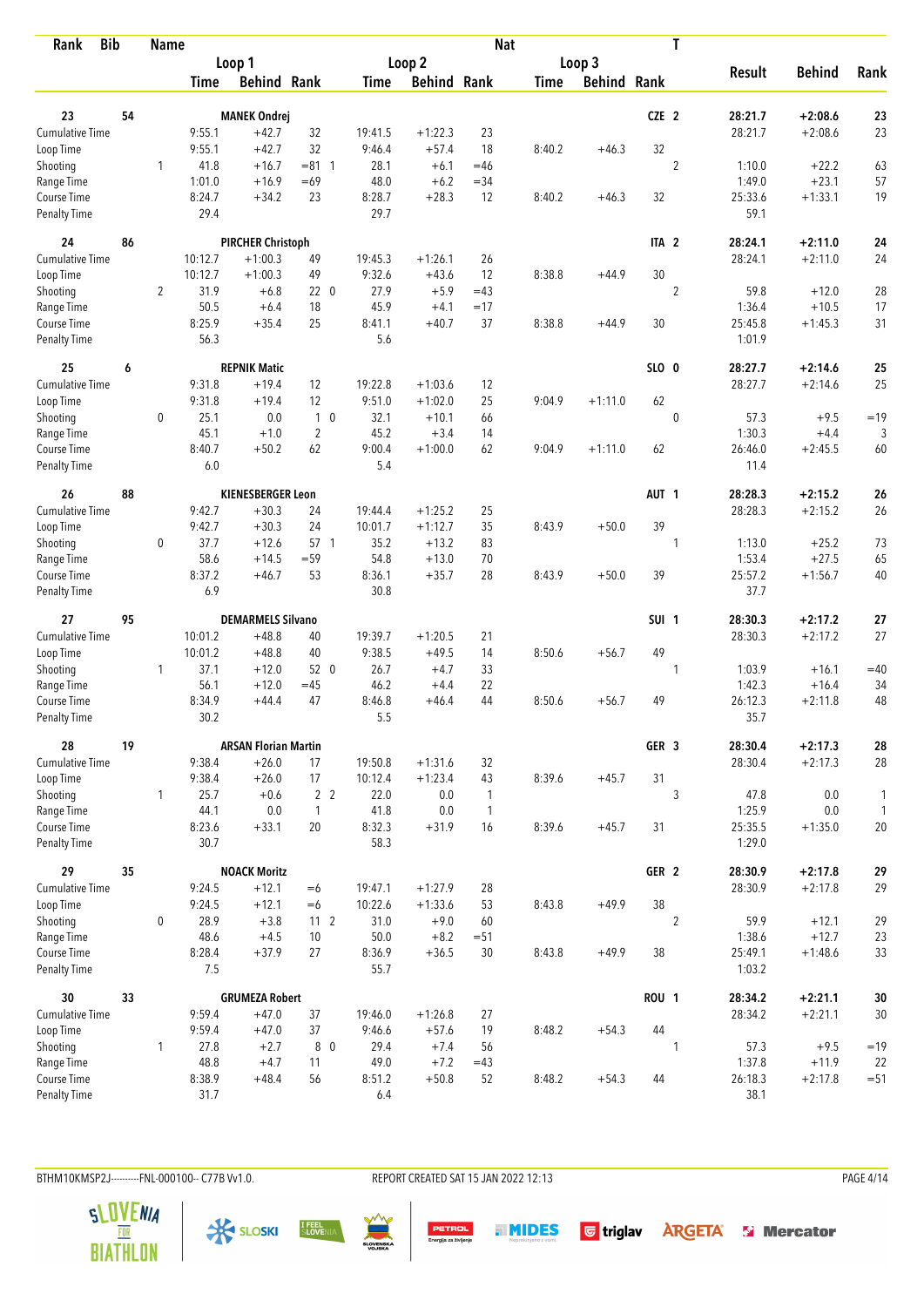| <b>Bib</b><br>Rank          |    | <b>Name</b>    |                |                          |          |                |                    | <b>Nat</b> |             |                    |                  | T |                   |               |        |
|-----------------------------|----|----------------|----------------|--------------------------|----------|----------------|--------------------|------------|-------------|--------------------|------------------|---|-------------------|---------------|--------|
|                             |    |                |                | Loop 1                   |          |                | Loop 2             |            |             | Loop 3             |                  |   |                   |               |        |
|                             |    |                | <b>Time</b>    | <b>Behind Rank</b>       |          | <b>Time</b>    | <b>Behind Rank</b> |            | <b>Time</b> | <b>Behind Rank</b> |                  |   | <b>Result</b>     | <b>Behind</b> | Rank   |
| 31                          | 92 |                |                | <b>LIENBACHER Pascal</b> |          |                |                    |            |             |                    | AUT <sub>1</sub> |   | 28:38.3           | $+2:25.2$     | 31     |
| <b>Cumulative Time</b>      |    |                | 9:29.9         | $+17.5$                  | $=9$     | 19:33.6        | $+1:14.4$          | 18         |             |                    |                  |   | 28:38.3           | $+2:25.2$     | 31     |
| Loop Time                   |    |                | 9:29.9         | $+17.5$                  | $=9$     | 10:03.7        | $+1:14.7$          | 37         | 9:04.7      | $+1:10.8$          | 61               |   |                   |               |        |
| Shooting                    |    | $\mathbf 0$    | 42.1           | $+17.0$                  | 83 1     | 33.4           | $+11.4$            | 72         |             |                    |                  | 1 | 1:15.6            | $+27.8$       | 79     |
| Range Time                  |    |                | 1:02.1         | $+18.0$                  | 75       | 55.6           | $+13.8$            | $=74$      |             |                    |                  |   | 1:57.7            | $+31.8$       | 78     |
| Course Time                 |    |                | 8:21.6         | $+31.1$                  | 13       | 8:37.1         | $+36.7$            | 31         | 9:04.7      | $+1:10.8$          | 61               |   | 26:03.4           | $+2:02.9$     | 43     |
| <b>Penalty Time</b>         |    |                | 6.2            |                          |          | 31.0           |                    |            |             |                    |                  |   | 37.2              |               |        |
| 32                          | 79 |                |                | <b>KEHVA Mark-markos</b> |          |                |                    |            |             |                    | EST <sub>1</sub> |   | 28:39.2           | $+2:26.1$     | 32     |
| Cumulative Time             |    |                | 9:56.6         | $+44.2$                  | 33       | 19:43.6        | $+1:24.4$          | 24         |             |                    |                  |   | 28:39.2           | $+2:26.1$     | 32     |
| Loop Time                   |    |                | 9:56.6         | $+44.2$                  | 33       | 9:47.0         | $+58.0$            | 20         | 8:55.6      | $+1:01.7$          | 53               |   |                   |               |        |
| Shooting                    |    | 1              | 33.0           | $+7.9$                   | 290      | 23.5           | $+1.5$             | 6          |             |                    |                  | 1 | 56.5              | $+8.7$        | 14     |
| Range Time                  |    |                | 54.1           | $+10.0$                  | $= 33$   | 46.1           | $+4.3$             | $= 20$     |             |                    |                  |   | 1:40.2            | $+14.3$       | 26     |
| Course Time                 |    |                | 8:31.4         | $+40.9$                  | 37       | 8:54.1         | $+53.7$            | 55         | 8:55.6      | $+1:01.7$          | 53               |   | 26:21.1           | $+2:20.6$     | 54     |
| <b>Penalty Time</b>         |    |                | 31.1           |                          |          | 6.8            |                    |            |             |                    |                  |   | 37.9              |               |        |
| 33                          | 30 |                |                | <b>TROJER Pavel</b>      |          |                |                    |            |             |                    | $SLO$ 3          |   | 28:39.7           | $+2:26.6$     | 33     |
| <b>Cumulative Time</b>      |    |                | 10:36.8        | $+1:24.4$                | 69       | 20:02.8        | $+1:43.6$          | 37         |             |                    |                  |   | 28:39.7           | $+2:26.6$     | 33     |
| Loop Time                   |    |                | 10:36.8        | $+1:24.4$                | 69       | 9:26.0         | $+37.0$            | 9          | 8:36.9      | $+43.0$            | 25               |   |                   |               |        |
| Shooting                    |    | 3              | 32.0           | $+6.9$                   | 230      | 26.1           | $+4.1$             | 25         |             |                    |                  | 3 | 58.2              | $+10.4$       | 22     |
| Range Time                  |    |                | 50.3           | $+6.2$                   | 17       | 45.6           | $+3.8$             | 15         |             |                    |                  |   | 1:35.9            | $+10.0$       | 15     |
| Course Time                 |    |                | 8:29.4         | $+38.9$                  | 32       | 8:34.3         | $+33.9$            | $= 23$     | 8:36.9      | $+43.0$            | 25               |   | 25:40.6           | $+1:40.1$     | 24     |
| <b>Penalty Time</b>         |    |                | 1:17.1         |                          |          | 6.1            |                    |            |             |                    |                  |   | 1:23.2            |               |        |
| 34                          | 15 |                |                | <b>ULLMANN Felix</b>     |          |                |                    |            |             |                    | SUI <sub>3</sub> |   | 28:42.9           | $+2:29.8$     | 34     |
| Cumulative Time             |    |                | 10:27.7        | $+1:15.3$                | 60       | 20:08.3        | $+1:49.1$          | 41         |             |                    |                  |   | 28:42.9           | $+2:29.8$     | 34     |
| Loop Time                   |    |                | 10:27.7        | $+1:15.3$                | 60       | 9:40.6         | $+51.6$            | 15         | 8:34.6      | $+40.7$            | $=18$            |   |                   |               |        |
| Shooting                    |    | $\overline{2}$ | 41.7           | $+16.6$                  | $= 77.1$ | 26.4           | $+4.4$             | $= 28$     |             |                    |                  | 3 | 1:08.2            | $+20.4$       | 60     |
| Range Time                  |    |                | 1:01.5         | $+17.4$                  | $=72$    | 46.4           | $+4.6$             | 24         |             |                    |                  |   | 1:47.9            | $+22.0$       | $= 54$ |
| Course Time                 |    |                | 8:32.8         | $+42.3$                  | $=41$    | 8:24.5         | $+24.1$            | 9          | 8:34.6      | $+40.7$            | $=18$            |   | 25:31.9           | $+1:31.4$     | 17     |
| <b>Penalty Time</b>         |    |                | 53.4           |                          |          | 29.7           |                    |            |             |                    |                  |   | 1:23.1            |               |        |
| 35                          | 59 |                |                | <b>KOCIAN Jakub</b>      |          |                |                    |            |             |                    | CZE 1            |   | 28:44.8           | $+2:31.7$     | 35     |
| Cumulative Time             |    |                | 10:00.4        | $+48.0$                  | 39       | 19:49.5        | $+1:30.3$          | 31         |             |                    |                  |   | 28:44.8           | $+2:31.7$     | 35     |
| Loop Time                   |    |                | 10:00.4        | $+48.0$                  | 39       | 9:49.1         | $+1:00.1$          | 23         | 8:55.3      | $+1:01.4$          | 52               |   |                   |               |        |
| Shooting                    |    | $\mathbf{1}$   | 35.9           | $+10.8$                  | $=42$ 0  | 28.8           | $+6.8$             | $=52$      |             |                    |                  | 1 | 1:04.8            | $+17.0$       | 46     |
| Range Time                  |    |                | 54.6           | $+10.5$                  | $= 37$   | 48.9           | $+7.1$             | 42         |             |                    |                  |   | 1:43.5            | $+17.6$       | 37     |
| Course Time                 |    |                | 8:33.6         | $+43.1$                  | 44       | 8:53.5         | $+53.1$            | 54         | 8:55.3      | $+1:01.4$          | 52               |   | 26:22.4           | $+2:21.9$     | 55     |
| <b>Penalty Time</b>         |    |                | 32.2           |                          |          | 6.7            |                    |            |             |                    |                  |   | 38.9              |               |        |
| 36                          | 20 |                |                | <b>KULBIN Jakob</b>      |          |                |                    |            |             |                    | EST <sub>3</sub> |   | 28:49.6           | $+2:36.5$     | 36     |
| <b>Cumulative Time</b>      |    |                | 9:51.9         | $+39.5$                  | 31       | 20:11.2        | $+1:52.0$          | 44         |             |                    |                  |   | 28:49.6           | $+2:36.5$     | 36     |
| Loop Time                   |    |                | 9:51.9         | $+39.5$                  | 31       | 10:19.3        | $+1:30.3$          | 49         | 8:38.4      | $+44.5$            | 29               |   |                   |               |        |
| Shooting                    |    | $\mathbf{1}$   | 31.0           | $+5.9$                   | $= 18$ 2 | 23.7           | $+1.7$             | 7          |             |                    |                  | 3 | 54.7              | $+6.9$        | $=10$  |
| Range Time                  |    |                | 50.6           | $+6.5$                   | $=19$    | 44.8           | $+3.0$             | $=9$       |             |                    |                  |   | 1:35.4            | $+9.5$        | 12     |
| Course Time<br>Penalty Time |    |                | 8:29.0<br>32.3 | $+38.5$                  | 30       | 8:36.5<br>58.0 | $+36.1$            | 29         | 8:38.4      | $+44.5$            | 29               |   | 25:43.9<br>1:30.3 | $+1:43.4$     | 28     |
| 37                          | 25 |                |                | <b>ZASHEV Vasil</b>      |          |                |                    |            |             |                    | BUL 3            |   | 28:50.2           | $+2:37.1$     | 37     |
| <b>Cumulative Time</b>      |    |                | 10:03.9        | $+51.5$                  | 44       | 20:16.2        | $+1:57.0$          | 48         |             |                    |                  |   | 28:50.2           | $+2:37.1$     | 37     |
| Loop Time                   |    |                | 10:03.9        | $+51.5$                  | 44       | 10:12.3        | $+1:23.3$          | 42         | 8:34.0      | $+40.1$            | 17               |   |                   |               |        |
| Shooting                    |    | $\mathbf{1}$   | 38.2           | $+13.1$                  | 61 2     | 26.3           | $+4.3$             | 27         |             |                    |                  | 3 | 1:04.6            | $+16.8$       | 45     |
| Range Time                  |    |                | 1:00.0         | $+15.9$                  | $=65$    | 47.8           | $+6.0$             | 32         |             |                    |                  |   | 1:47.8            | $+21.9$       | 53     |
| Course Time                 |    |                | 8:32.8         | $+42.3$                  | $=41$    | 8:29.8         | $+29.4$            | $=13$      | 8:34.0      | $+40.1$            | 17               |   | 25:36.6           | $+1:36.1$     | 21     |
| Penalty Time                |    |                | 31.1           |                          |          | 54.7           |                    |            |             |                    |                  |   | 1:25.8            |               |        |
| 37                          | 44 |                |                | <b>GIRAUDO Nicolo</b>    |          |                |                    |            |             |                    | ITA <sub>3</sub> |   | 28:50.2           | $+2:37.1$     | $37$   |
| Cumulative Time             |    |                | 10:14.4        | $+1:02.0$                | 53       | 20:08.1        | $+1:48.9$          | 40         |             |                    |                  |   | 28:50.2           | $+2:37.1$     | 37     |
| Loop Time                   |    |                | 10:14.4        | $+1:02.0$                | 53       | 9:53.7         | $+1:04.7$          | 28         | 8:42.1      | $+48.2$            | 36               |   |                   |               |        |
| Shooting                    |    | $\overline{2}$ | 37.4           | $+12.3$                  | 56 1     | 25.6           | $+3.6$             | 23         |             |                    |                  | 3 | 1:03.0            | $+15.2$       | 38     |
| Range Time                  |    |                | 55.1           | $+11.0$                  | $=40$    | 45.0           | $+3.2$             | $=11$      |             |                    |                  |   | 1:40.1            | $+14.2$       | 25     |
| Course Time                 |    |                | 8:27.8         | $+37.3$                  | 26       | 8:40.8         | $+40.4$            | $=35$      | 8:42.1      | $+48.2$            | 36               |   | 25:50.7           | $+1:50.2$     | 36     |
| <b>Penalty Time</b>         |    |                | 51.5           |                          |          | 27.9           |                    |            |             |                    |                  |   | 1:19.4            |               |        |

BTHM10KMSP2J---------FNL-000100-- C77B Vv1.0. REPORT CREATED SAT 15 JAN 2022 12:13 PAGE 5/14











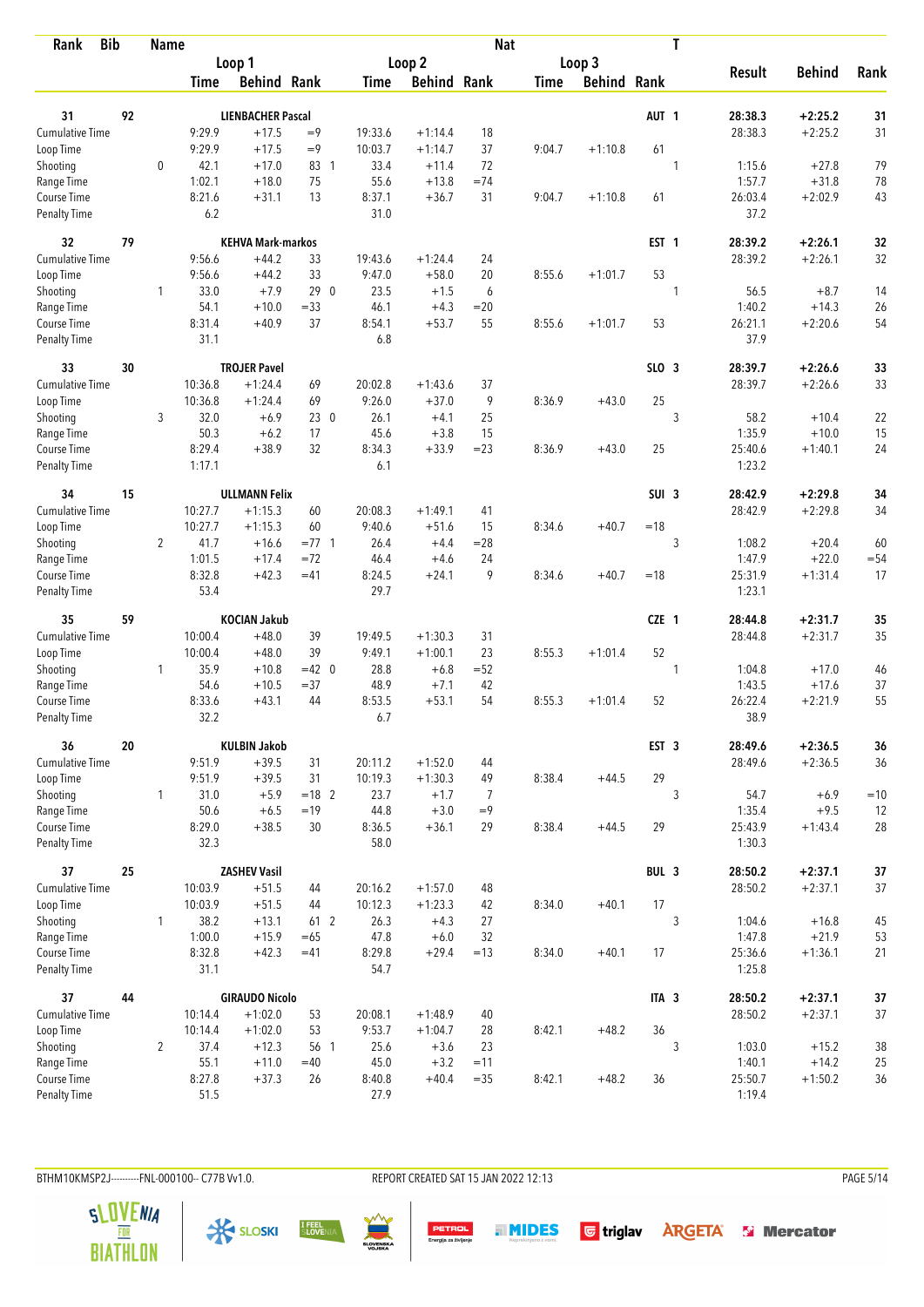| <b>Bib</b><br>Rank     |    | <b>Name</b>    |                    |                          |              |                    |                     | <b>Nat</b>     |             |                    |                  | T              |                  |                    |            |
|------------------------|----|----------------|--------------------|--------------------------|--------------|--------------------|---------------------|----------------|-------------|--------------------|------------------|----------------|------------------|--------------------|------------|
|                        |    |                |                    | Loop 1                   |              |                    | Loop <sub>2</sub>   |                |             | Loop 3             |                  |                |                  |                    |            |
|                        |    |                | <b>Time</b>        | <b>Behind Rank</b>       |              | <b>Time</b>        | <b>Behind Rank</b>  |                | <b>Time</b> | <b>Behind Rank</b> |                  |                | <b>Result</b>    | <b>Behind</b>      | Rank       |
| 39                     | 42 |                |                    | <b>ZBERG Simon</b>       |              |                    |                     |                |             |                    | SUI <sub>2</sub> |                | 28:51.9          | $+2:38.8$          | 39         |
| Cumulative Time        |    |                | 9:39.5             | $+27.1$                  | $=20$        | 20:04.2            | $+1:45.0$           | 38             |             |                    |                  |                | 28:51.9          | $+2:38.8$          | 39         |
| Loop Time              |    |                | 9:39.5             | $+27.1$                  | $=20$        | 10:24.7            | $+1:35.7$           | 54             | 8:47.7      | $+53.8$            | 42               |                |                  |                    |            |
| Shooting               |    | $\mathbf 0$    | 36.8               | $+11.7$                  | 50 2         | 27.1               | $+5.1$              | $= 38$         |             |                    |                  | $\overline{2}$ | 1:03.9           | $+16.1$            | $=40$      |
| Range Time             |    |                | 57.3               | $+13.2$                  | $= 52$       | 48.4               | $+6.6$              | $= 37$         |             |                    |                  |                | 1:45.7           | $+19.8$            | 47         |
| Course Time            |    |                | 8:35.7             | $+45.2$                  | 51           | 8:42.6             | $+42.2$             | 41             | 8:47.7      | $+53.8$            | 42               |                | 26:06.0          | $+2:05.5$          | 44         |
| <b>Penalty Time</b>    |    |                | 6.5                |                          |              | 53.7               |                     |                |             |                    |                  |                | 1:00.2           |                    |            |
| 40                     | 14 |                |                    | <b>PROFIT Mathis</b>     |              |                    |                     |                |             |                    | SUI <sub>2</sub> |                | 28:52.3          | $+2:39.2$          | 40         |
| Cumulative Time        |    |                | 10:01.5            | $+49.1$                  | 42           | 20:11.0            | $+1:51.8$           | 43             |             |                    |                  |                | 28:52.3          | $+2:39.2$          | 40         |
| Loop Time              |    |                | 10:01.5            | $+49.1$                  | 42           | 10:09.5            | $+1:20.5$           | 40             | 8:41.3      | $+47.4$            | $= 33$           |                |                  |                    |            |
| Shooting               |    | 1              | 39.5               | $+14.4$                  | $=68$ 1      | 38.1               | $+16.1$             | 95             |             |                    |                  | $\overline{2}$ | 1:17.7           | $+29.9$            | 83         |
| Range Time             |    |                | 58.5               | $+14.4$                  | 58           | 59.1               | $+17.3$             | $= 92$         |             |                    |                  |                | 1:57.6           | $+31.7$            | $=75$      |
| Course Time            |    |                | 8:30.4             | $+39.9$                  | 35           | 8:38.8             | $+38.4$             | 33             | 8:41.3      | $+47.4$            | $= 33$           |                | 25:50.5          | $+1:50.0$          | 35         |
| <b>Penalty Time</b>    |    |                | 32.6               |                          |              | 31.6               |                     |                |             |                    |                  |                | 1:04.2           |                    |            |
| 41                     | 21 |                |                    | <b>CHYKHAR Vladyslav</b> |              |                    |                     |                |             |                    | UKR 1            |                | 28:52.9          | $+2:39.8$          | 41         |
| Cumulative Time        |    |                | 9:50.9             | $+38.5$                  | 28           | 19:48.5            | $+1:29.3$           | 30             |             |                    |                  |                | 28:52.9          | $+2:39.8$          | 41         |
| Loop Time              |    |                | 9:50.9             | $+38.5$                  | 28           | 9:57.6             | $+1:08.6$           | 32             | 9:04.4      | $+1:10.5$          | 60               |                |                  |                    |            |
| Shooting               |    | $\mathbf{1}$   | 29.3               | $+4.2$                   | $=12$ 0      | 26.5               | $+4.5$              | $= 30$         |             |                    |                  | 1              | 55.9             | $+8.1$             | 13         |
| Range Time             |    |                | 47.1               | $+3.0$                   | 5            | 45.7               | $+3.9$              | 16             |             |                    |                  |                | 1:32.8           | $+6.9$             | 5          |
| Course Time            |    |                | 8:31.2             | $+40.7$                  | 36           | 9:05.6             | $+1:05.2$           | 66             | 9:04.4      | $+1:10.5$          | 60               |                | 26:41.2          | $+2:40.7$          | 59         |
| <b>Penalty Time</b>    |    |                | 32.6               |                          |              | 6.3                |                     |                |             |                    |                  |                | 38.9             |                    |            |
| 42                     | 93 |                |                    | <b>KRASMAN Christian</b> |              |                    |                     |                |             |                    | GER 1            |                | 28:54.2          | $+2:41.1$          | 42         |
| Cumulative Time        |    |                | 9:42.2             | $+29.8$                  | 23           | 19:56.1            | $+1:36.9$           | 35             |             |                    |                  |                | 28:54.2          | $+2:41.1$          | 42         |
| Loop Time              |    |                | 9:42.2             | $+29.8$                  | 23           | 10:13.9            | $+1:24.9$           | 47             | 8:58.1      | $+1:04.2$          | $=55$            |                |                  |                    |            |
| Shooting               |    | 0              | 34.2               | $+9.1$                   | 35 1         | 28.4               | $+6.4$              | $=48$          |             |                    |                  | 1              | 1:02.6           | $+14.8$            | 37         |
| Range Time             |    |                | 54.0               | $+9.9$                   | 32           | 48.4               | $+6.6$              | $= 37$         |             |                    |                  |                | 1:42.4           | $+16.5$            | $= 35$     |
| Course Time            |    |                | 8:40.6             | $+50.1$                  | 61           | 8:55.6             | $+55.2$             | 58             | 8:58.1      | $+1:04.2$          | $=55$            |                | 26:34.3          | $+2:33.8$          | 57         |
| <b>Penalty Time</b>    |    |                | 7.6                |                          |              | 29.9               |                     |                |             |                    |                  |                | 37.5             |                    |            |
| 43                     | 1  |                |                    | <b>BONACCI Vincent</b>   |              |                    |                     |                |             |                    | USA 4            |                | 28:55.3          | $+2:42.2$          | 43         |
| Cumulative Time        |    |                | 9:39.5             | $+27.1$                  | $= 20$       | 20:17.1            | $+1:57.9$           | 49             |             |                    |                  |                | 28:55.3          | $+2:42.2$          | 43         |
| Loop Time              |    |                | 9:39.5             | $+27.1$                  | $=20$        | 10:37.6            | $+1:48.6$           | 62             | 8:38.2      | $+44.3$            | 27               |                |                  |                    |            |
| Shooting               |    | $\mathbf{1}$   | 35.7               | $+10.6$                  | $41 \quad 3$ | 36.0               | $+14.0$             | 88             |             |                    |                  | $\overline{4}$ | 1:11.8           | $+24.0$            | 71         |
| Range Time             |    |                | 57.3               | $+13.2$                  | $= 52$       | 57.9               | $+16.1$             | 83             |             |                    |                  |                | 1:55.2           | $+29.3$            | 70         |
| Course Time            |    |                | 8:11.6             | $+21.1$                  | 5            | 8:20.6             | $+20.2$             | 6              | 8:38.2      | $+44.3$            | 27               |                | 25:10.4          | $+1:09.9$          | 9          |
| <b>Penalty Time</b>    |    |                | 30.6               |                          |              | 1:19.1             |                     |                |             |                    |                  |                | 1:49.7           |                    |            |
| 44                     | 91 |                |                    | <b>SHYDLOUSKI Anton</b>  |              |                    |                     |                |             |                    | BLR 3            |                | 28:57.9          | $+2:44.8$          | 44         |
| <b>Cumulative Time</b> |    |                | 10:26.9<br>10:26.9 | $+1:14.5$                | 59<br>59     | 20:27.5<br>10:00.6 | $+2:08.3$           | 52<br>34       |             |                    | 15               |                | 28:57.9          | $+2:44.8$          | 44         |
| Loop Time              |    | $\overline{2}$ | 34.5               | $+1:14.5$<br>$+9.4$      | 37 1         | 29.3               | $+1:11.6$<br>$+7.3$ | 55             | 8:30.4      | $+36.5$            |                  | 3              |                  |                    |            |
| Shooting<br>Range Time |    |                | 54.1               | $+10.0$                  | $= 33$       | 49.6               | $+7.8$              | $=47$          |             |                    |                  |                | 1:03.8<br>1:43.7 | $+16.0$<br>$+17.8$ | 39<br>38   |
| Course Time            |    |                | 8:40.3             | $+49.8$                  | 60           | 8:42.4             | $+42.0$             | $=39$          | 8:30.4      | $+36.5$            | 15               |                | 25:53.1          | $+1:52.6$          | 37         |
| Penalty Time           |    |                | 52.5               |                          |              | 28.6               |                     |                |             |                    |                  |                | 1:21.1           |                    |            |
| 45                     | 87 |                |                    | <b>BELKO Pavel</b>       |              |                    |                     |                |             |                    | BLR 2            |                | 28:59.0          | $+2:45.9$          | 45         |
| Cumulative Time        |    |                | 9:33.3             | $+20.9$                  | 14           | 20:08.8            | $+1:49.6$           | 42             |             |                    |                  |                | 28:59.0          | $+2:45.9$          | 45         |
| Loop Time              |    |                | 9:33.3             | $+20.9$                  | 14           | 10:35.5            | $+1:46.5$           | 61             | 8:50.2      | $+56.3$            | 48               |                |                  |                    |            |
| Shooting               |    | 0              | 29.4               | $+4.3$                   | $142$        | 22.6               | $+0.6$              | $\overline{2}$ |             |                    |                  | $\sqrt{2}$     | 52.0             | $+4.2$             | $\sqrt{3}$ |
| Range Time             |    |                | 51.0               | $+6.9$                   | 21           | 44.8               | $+3.0$              | $=9$           |             |                    |                  |                | 1:35.8           | $+9.9$             | $=13$      |
| Course Time            |    |                | 8:35.5             | $+45.0$                  | 50           | 8:49.6             | $+49.2$             | 50             | 8:50.2      | $+56.3$            | 48               |                | 26:15.3          | $+2:14.8$          | 49         |
| Penalty Time           |    |                | 6.8                |                          |              | 1:01.1             |                     |                |             |                    |                  |                | 1:07.9           |                    |            |
| 46                     | 58 |                |                    | <b>BACHER Jonas</b>      |              |                    |                     |                |             |                    | AUT <sub>2</sub> |                | 29:03.0          | $+2:49.9$          | 46         |
| <b>Cumulative Time</b> |    |                | 10:28.5            | $+1:16.1$                | 62           | 20:15.8            | $+1:56.6$           | 47             |             |                    |                  |                | 29:03.0          | $+2:49.9$          | 46         |
| Loop Time              |    |                | 10:28.5            | $+1:16.1$                | 62           | 9:47.3             | $+58.3$             | 21             | 8:47.2      | $+53.3$            | 41               |                |                  |                    |            |
| Shooting               |    | $\overline{2}$ | 41.8               | $+16.7$                  | $= 810$      | 31.4               | $+9.4$              | $=62$          |             |                    |                  | $\overline{2}$ | 1:13.2           | $+25.4$            | $=74$      |
| Range Time             |    |                | 58.8               | $+14.7$                  | 62           | 51.8               | $+10.0$             | 60             |             |                    |                  |                | 1:50.6           | $+24.7$            | 60         |
| Course Time            |    |                | 8:35.0             | $+44.5$                  | 48           | 8:49.4             | $+49.0$             | 49             | 8:47.2      | $+53.3$            | 41               |                | 26:11.6          | $+2:11.1$          | 47         |
| <b>Penalty Time</b>    |    |                | 54.7               |                          |              | 6.1                |                     |                |             |                    |                  |                | 1:00.8           |                    |            |

BTHM10KMSP2J---------FNL-000100-- C77B Vv1.0. REPORT CREATED SAT 15 JAN 2022 12:13 PAGE 6/14











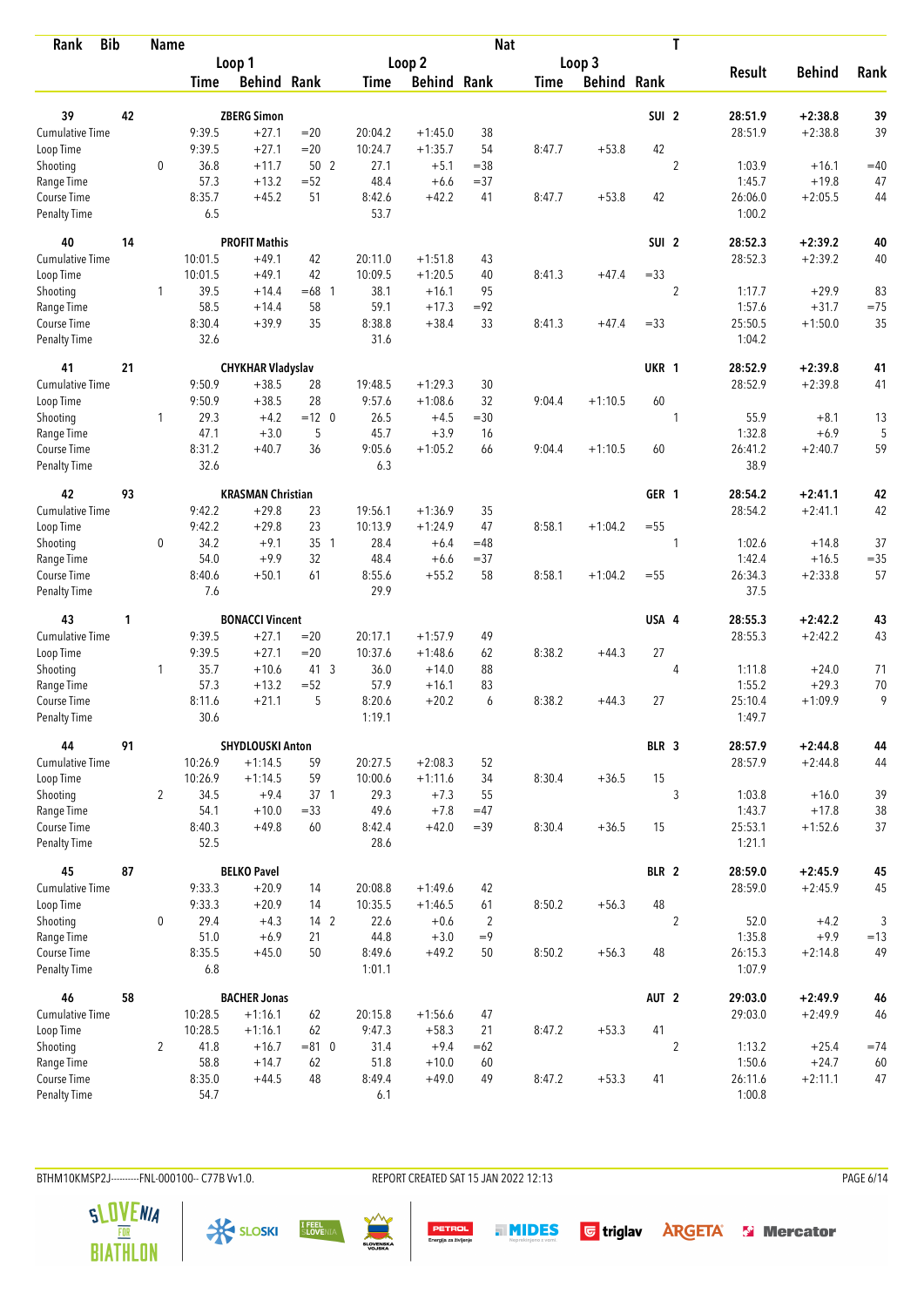| <b>Bib</b><br>Rank                 |     | <b>Name</b>    |                |                                   |                  |                |                    | <b>Nat</b> |             |                    |                  | T              |                    |                        |          |
|------------------------------------|-----|----------------|----------------|-----------------------------------|------------------|----------------|--------------------|------------|-------------|--------------------|------------------|----------------|--------------------|------------------------|----------|
|                                    |     |                |                | Loop 1                            |                  |                | Loop <sub>2</sub>  |            |             | Loop 3             |                  |                |                    |                        |          |
|                                    |     |                | <b>Time</b>    | <b>Behind Rank</b>                |                  | <b>Time</b>    | <b>Behind Rank</b> |            | <b>Time</b> | <b>Behind Rank</b> |                  |                | <b>Result</b>      | <b>Behind</b>          | Rank     |
| 47                                 | 40  |                |                | <b>ZUBAREV Aleksei</b>            |                  |                |                    |            |             |                    | RUS <sub>4</sub> |                | 29:08.9            | $+2:55.8$              | 47       |
| <b>Cumulative Time</b>             |     |                | 9:16.4         | $+4.0$                            | $\overline{2}$   | 20:30.9        | $+2:11.7$          | 54         |             |                    |                  |                | 29:08.9            | $+2:55.8$              | 47       |
| Loop Time                          |     |                | 9:16.4         | $+4.0$                            | $\overline{c}$   | 11:14.5        | $+2:25.5$          | 81         | 8:38.0      | $+44.1$            | 26               |                |                    |                        |          |
| Shooting                           |     | $\mathbf 0$    | 26.8           | $+1.7$                            | 34               | 34.9           | $+12.9$            | 80         |             |                    |                  | $\overline{4}$ | 1:01.8             | $+14.0$                | 36       |
| Range Time                         |     |                | 46.7           | $+2.6$                            | 4                | 55.5           | $+13.7$            | 73         |             |                    |                  |                | 1:42.2             | $+16.3$                | $= 32$   |
| Course Time                        |     |                | 8:22.7         | $+32.2$                           | 14               | 8:31.4         | $+31.0$            | 15         | 8:38.0      | $+44.1$            | 26               |                | 25:32.1            | $+1:31.6$              | 18       |
| <b>Penalty Time</b>                |     |                | 7.0            |                                   |                  | 1:47.6         |                    |            |             |                    |                  |                | 1:54.6             |                        |          |
| 48                                 | 100 |                |                | <b>VSIVTSEV Ivar</b>              |                  |                |                    |            |             |                    | EST <sub>2</sub> |                | 29:11.0            | $+2:57.9$              | 48       |
| Cumulative Time                    |     |                | 10:01.4        | $+49.0$                           | 41               | 20:14.3        | $+1:55.1$          | 46         |             |                    |                  |                | 29:11.0            | $+2:57.9$              | 48       |
| Loop Time                          |     |                | 10:01.4        | $+49.0$                           | 41               | 10:12.9        | $+1:23.9$          | 44         | 8:56.7      | $+1:02.8$          | 54               |                |                    |                        |          |
| Shooting                           |     | 1              | 37.3           | $+12.2$                           | $= 54 \quad 1$   | 32.5           | $+10.5$            | 69         |             |                    |                  | $\overline{2}$ | 1:09.8             | $+22.0$                | 62       |
| Range Time                         |     |                | 58.3           | $+14.2$                           | $=$ 56           | 54.2           | $+12.4$            | 68         |             |                    |                  |                | 1:52.5             | $+26.6$                | 64       |
| Course Time                        |     |                | 8:33.1         | $+42.6$                           | 43               | 8:48.5         | $+48.1$            | 47         | 8:56.7      | $+1:02.8$          | 54               |                | 26:18.3            | $+2:17.8$              | $=51$    |
| <b>Penalty Time</b>                |     |                | 30.0           |                                   |                  | 30.2           |                    |            |             |                    |                  |                | 1:00.2             |                        |          |
| 49                                 | 22  |                |                | <b>LEGOVIC Matija</b>             |                  |                |                    |            |             |                    | CRO 4            |                | 29:11.6            | $+2:58.5$              | 49       |
| Cumulative Time                    |     |                | 10:14.1        | $+1:01.7$                         | 52               | 20:33.3        | $+2:14.1$          | 55         |             |                    |                  |                | 29:11.6            | $+2:58.5$              | 49       |
| Loop Time                          |     |                | 10:14.1        | $+1:01.7$                         | 52               | 10:19.2        | $+1:30.2$          | 48         | 8:38.3      | $+44.4$            | 28               |                |                    |                        |          |
| Shooting                           |     | $\overline{2}$ | 28.7           | $+3.6$                            | 9 <sub>2</sub>   | 26.8           | $+4.8$             | $= 34$     |             |                    |                  | $\overline{4}$ | 55.5               | $+7.7$                 | 12       |
| Range Time                         |     |                | 55.1           | $+11.0$                           | $=40$            | 49.6           | $+7.8$             | $=47$      |             |                    |                  |                | 1:44.7             | $+18.8$                | $=41$    |
| Course Time<br><b>Penalty Time</b> |     |                | 8:25.4<br>53.6 | $+34.9$                           | 24               | 8:34.4<br>55.2 | $+34.0$            | 25         | 8:38.3      | $+44.4$            | 28               |                | 25:38.1<br>1:48.8  | $+1:37.6$              | 22       |
| 50                                 | 10  |                |                | <b>FEUERSINGER Jakob</b>          |                  |                |                    |            |             |                    | AUT <sub>1</sub> |                | 29:14.8            | $+3:01.7$              | 50       |
| Cumulative Time                    |     |                | 10:05.7        | $+53.3$                           | 46               | 20:05.1        | $+1:45.9$          | 39         |             |                    |                  |                | 29:14.8            | $+3:01.7$              | 50       |
| Loop Time                          |     |                | 10:05.7        | $+53.3$                           | 46               | 9:59.4         | $+1:10.4$          | 33         | 9:09.7      | $+1:15.8$          | 65               |                |                    |                        |          |
| Shooting                           |     | $\mathbf{1}$   | 35.0           | $+9.9$                            | 38 0             | 26.2           | $+4.2$             | 26         |             |                    |                  | 1              | 1:01.3             | $+13.5$                | 34       |
| Range Time                         |     |                | 54.3           | $+10.2$                           | 35               | 47.9           | $+6.1$             | 33         |             |                    |                  |                | 1:42.2             | $+16.3$                | $= 32$   |
| Course Time                        |     |                | 8:41.9         | $+51.4$                           | 65               | 9:05.5         | $+1:05.1$          | 65         | 9:09.7      | $+1:15.8$          | 65               |                | 26:57.1            | $+2:56.6$              | 65       |
| <b>Penalty Time</b>                |     |                | 29.5           |                                   |                  | 6.0            |                    |            |             |                    |                  |                | 35.5               |                        |          |
| 51                                 | 3   |                |                | <b>VUKOVIC Aleksa</b>             |                  |                |                    |            |             |                    | BIH 0            |                | 29:16.5            | $+3:03.4$              | 51       |
| Cumulative Time                    |     |                | 10:14.6        | $+1:02.2$                         | 54               | 20:28.0        | $+2:08.8$          | 53         |             |                    |                  |                | 29:16.5            | $+3:03.4$              | 51       |
| Loop Time                          |     |                | 10:14.6        | $+1:02.2$                         | 54               | 10:13.4        | $+1:24.4$          | 45         | 8:48.5      | $+54.6$            | $=45$            |                |                    |                        |          |
| Shooting                           |     | $\Omega$       | 42.2           | $+17.1$                           | 84 0             | 38.8           | $+16.8$            | 96         |             |                    |                  | $\mathbf 0$    | 1:21.1             | $+33.3$                | 93       |
| Range Time                         |     |                | 1:01.5         | $+17.4$                           | $= 72$           | 57.4           | $+15.6$            | 82         |             |                    |                  |                | 1:58.9             | $+33.0$                | 81       |
| Course Time<br><b>Penalty Time</b> |     |                | 9:06.2<br>6.9  | $+1:15.7$                         | $= 82$           | 9:09.4<br>6.6  | $+1:09.0$          | 69         | 8:48.5      | $+54.6$            | $=45$            |                | 27:04.1<br>13.5    | $+3:03.6$              | 67       |
|                                    |     |                |                |                                   |                  |                |                    |            |             |                    |                  |                |                    |                        |          |
| 52                                 | 51  |                |                | <b>MATUSIK Hubert</b>             |                  |                |                    |            |             |                    | POL 0            |                | 29:17.5            | $+3:04.4$              | 52       |
| <b>Cumulative Time</b>             |     |                | 9:51.4         | $+39.0$                           | 29               | 20:02.4        | $+1:43.2$          | 36         |             |                    |                  |                | 29:17.5            | $+3:04.4$              | 52       |
| Loop Time                          |     | 0              | 9:51.4<br>39.5 | $+39.0$                           | 29               | 10:11.0        | $+1:22.0$          | 41         | 9:15.1      | $+1:21.2$          | 69               |                |                    |                        |          |
| Shooting<br>Range Time             |     |                | 1:00.0         | $+14.4$<br>$+15.9$                | $=68$ 0<br>$=65$ | 34.1<br>53.8   | $+12.1$<br>$+12.0$ | 76<br>66   |             |                    |                  | $\mathbf 0$    | 1:13.6<br>1:53.8   | $+25.8$<br>$+27.9$     | 76<br>67 |
| Course Time                        |     |                | 8:43.6         | $+53.1$                           | 66               | 9:11.0         | $+1:10.6$          | 70         | 9:15.1      | $+1:21.2$          | 69               |                | 27:09.7            | $+3:09.2$              | 68       |
| Penalty Time                       |     |                | 7.8            |                                   |                  | 6.2            |                    |            |             |                    |                  |                | 14.0               |                        |          |
| 53                                 | 101 |                |                | <b>IMAEV Eduard</b>               |                  |                |                    |            |             |                    | RUS <sub>4</sub> |                | 29:18.8            | $+3:05.7$              | 53       |
| <b>Cumulative Time</b>             |     |                | 10:14.0        | $+1:01.6$                         | 51               | 20:33.5        | $+2:14.3$          | 56         |             |                    |                  |                | 29:18.8            | $+3:05.7$              | 53       |
| Loop Time                          |     |                | 10:14.0        | $+1:01.6$                         | 51               | 10:19.5        | $+1:30.5$          | 51         | 8:45.3      | $+51.4$            | 40               |                |                    |                        |          |
| Shooting                           |     | $\overline{2}$ | 38.1           | $+13.0$                           | $= 59$ 2         | 27.9           | $+5.9$             | $=43$      |             |                    |                  | $\overline{4}$ | 1:06.0             | $+18.2$                | 52       |
| Range Time                         |     |                | 57.3           | $+13.2$                           | $= 52$           | 50.2           | $+8.4$             | 53         |             |                    |                  |                | 1:47.5             | $+21.6$                | $= 51$   |
| Course Time                        |     |                | 8:23.3         | $+32.8$                           | 17               | 8:33.9         | $+33.5$            | 20         | 8:45.3      | $+51.4$            | 40               |                | 25:42.5            | $+1:42.0$              | 27       |
| Penalty Time                       |     |                | 53.4           |                                   |                  | 55.4           |                    |            |             |                    |                  |                | 1:48.8             |                        |          |
| 54<br><b>Cumulative Time</b>       | 60  |                | 10:33.5        | <b>CESNEK Damian</b><br>$+1:21.1$ | 68               | 20:24.6        | $+2:05.4$          | 50         |             |                    | SVK <sub>2</sub> |                | 29:24.4<br>29:24.4 | $+3:11.3$<br>$+3:11.3$ | 54<br>54 |
| Loop Time                          |     |                | 10:33.5        | $+1:21.1$                         | 68               | 9:51.1         | $+1:02.1$          | 26         | 8:59.8      | $+1:05.9$          | 58               |                |                    |                        |          |
| Shooting                           |     | $\overline{2}$ | 40.1           | $+15.0$                           | $=72$ 0          | 27.2           | $+5.2$             | 40         |             |                    |                  | $\overline{2}$ | 1:07.4             | $+19.6$                | 58       |
| Range Time                         |     |                | 1:00.8         | $+16.7$                           | 68               | 48.7           | $+6.9$             | 40         |             |                    |                  |                | 1:49.5             | $+23.6$                | 58       |
| Course Time                        |     |                | 8:38.4         | $+47.9$                           | 55               | 8:55.5         | $+55.1$            | 57         | 8:59.8      | $+1:05.9$          | 58               |                | 26:33.7            | $+2:33.2$              | 56       |
| <b>Penalty Time</b>                |     |                | 54.3           |                                   |                  | 6.9            |                    |            |             |                    |                  |                | 1:01.2             |                        |          |

BTHM10KMSP2J---------FNL-000100-- C77B Vv1.0. REPORT CREATED SAT 15 JAN 2022 12:13 PAGE 7/14







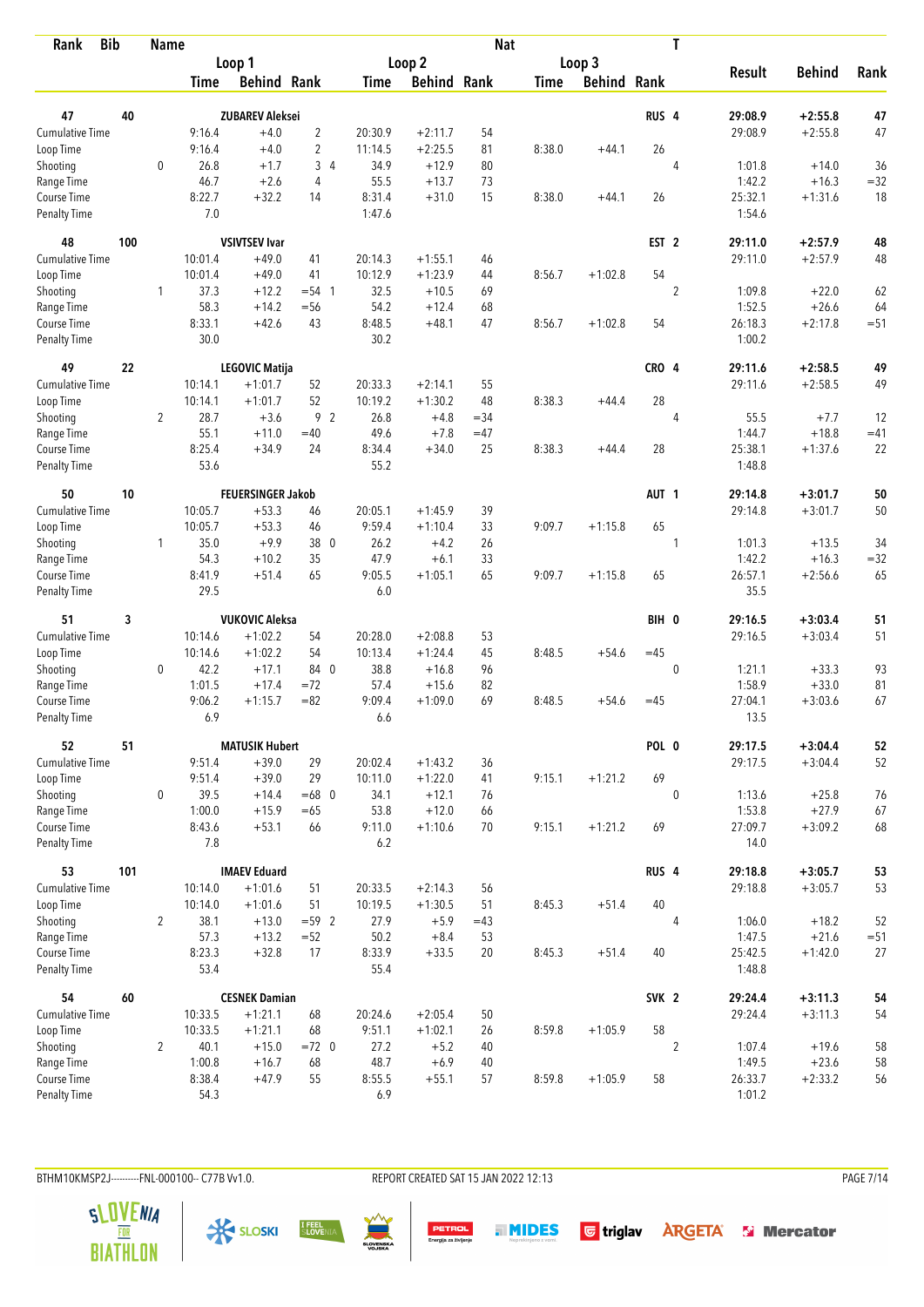| Rank                               | <b>Bib</b> | <b>Name</b>    |                  |                          |                 |                |                    | <b>Nat</b> |             |                    |                  | T              |                   |               |                |
|------------------------------------|------------|----------------|------------------|--------------------------|-----------------|----------------|--------------------|------------|-------------|--------------------|------------------|----------------|-------------------|---------------|----------------|
|                                    |            |                |                  | Loop 1                   |                 |                | Loop <sub>2</sub>  |            |             | Loop 3             |                  |                |                   |               |                |
|                                    |            |                | Time             | <b>Behind Rank</b>       |                 | Time           | <b>Behind Rank</b> |            | <b>Time</b> | <b>Behind Rank</b> |                  |                | <b>Result</b>     | <b>Behind</b> | Rank           |
| 55                                 | 90         |                |                  | <b>BORGULA Jakub</b>     |                 |                |                    |            |             |                    | SVK <sub>4</sub> |                | 29:29.4           | $+3:16.3$     | 55             |
| Cumulative Time                    |            |                | 10:47.0          | $+1:34.6$                | 75              | 20:52.8        | $+2:33.6$          | 59         |             |                    |                  |                | 29:29.4           | $+3:16.3$     | 55             |
| Loop Time                          |            |                | 10:47.0          | $+1:34.6$                | 75              | 10:05.8        | $+1:16.8$          | 38         | 8:36.6      | $+42.7$            | 23               |                |                   |               |                |
| Shooting                           |            | 3              | 29.8             | $+4.7$                   | 16 <sub>1</sub> | 23.2           | $+1.2$             | 5          |             |                    |                  | $\overline{4}$ | 53.1              | $+5.3$        | 6              |
| Range Time                         |            |                | 50.6             | $+6.5$                   | $=19$           | 44.1           | $+2.3$             | 7          |             |                    |                  |                | 1:34.7            | $+8.8$        | $=9$           |
| Course Time                        |            |                | 8:34.0           | $+43.5$                  | 46              | 8:50.4         | $+50.0$            | 51         | 8:36.6      | $+42.7$            | 23               |                | 26:01.0           | $+2:00.5$     | 42             |
| <b>Penalty Time</b>                |            |                | 1:22.4           |                          |                 | 31.3           |                    |            |             |                    |                  |                | 1:53.7            |               |                |
| 56                                 | 85         |                |                  | <b>HRUSHCHAK Dmytrii</b> |                 |                |                    |            |             |                    | UKR 1            |                | 29:32.7           | $+3:19.6$     | 56             |
| <b>Cumulative Time</b>             |            |                | 9:38.5           | $+26.1$                  | 18              | 20:12.6        | $+1:53.4$          | 45         |             |                    |                  |                | 29:32.7           | $+3:19.6$     | 56             |
| Loop Time                          |            |                | 9:38.5           | $+26.1$                  | 18              | 10:34.1        | $+1:45.1$          | 60         | 9:20.1      | $+1:26.2$          | 74               |                |                   |               |                |
| Shooting                           |            | 0              | 46.0             | $+20.9$                  | 94 1            | 25.4           | $+3.4$             | $=19$      |             |                    |                  | 1              | 1:11.5            | $+23.7$       | $=68$          |
| Range Time                         |            |                | 1:05.9           | $+21.8$                  | 90              | 50.0           | $+8.2$             | $= 51$     |             |                    |                  |                | 1:55.9            | $+30.0$       | 72             |
| Course Time                        |            |                | 8:23.5           | $+33.0$                  | 19              | 9:08.2         | $+1:07.8$          | 68         | 9:20.1      | $+1:26.2$          | 74               |                | 26:51.8           | $+2:51.3$     | 63             |
| Penalty Time                       |            |                | 9.1              |                          |                 | 35.9           |                    |            |             |                    |                  |                | 45.0              |               |                |
| 57                                 | 36         |                |                  | <b>CAMPBELL Wesley</b>   |                 |                |                    |            |             |                    | USA 5            |                | 29:34.3           | $+3:21.2$     | 57             |
| <b>Cumulative Time</b>             |            |                | 10:38.1          | $+1:25.7$                | 71              | 20:58.9        | $+2:39.7$          | 61         |             |                    |                  |                | 29:34.3           | $+3:21.2$     | 57             |
| Loop Time                          |            |                | 10:38.1          | $+1:25.7$                | 71              | 10:20.8        | $+1:31.8$          | 52         | 8:35.4      | $+41.5$            | 21               |                |                   |               |                |
| Shooting                           |            | 3              | 28.8             | $+3.7$                   | 10 <sub>2</sub> | 25.0           | $+3.0$             | 16         |             |                    |                  | 5              | 53.8              | $+6.0$        | $\overline{7}$ |
| Range Time                         |            |                | 49.7             | $+5.6$                   | 15              | 45.0           | $+3.2$             | $=11$      |             |                    |                  |                | 1:34.7            | $+8.8$        | $=9$           |
| Course Time<br><b>Penalty Time</b> |            |                | 8:29.3<br>1:19.1 | $+38.8$                  | 31              | 8:40.8<br>55.0 | $+40.4$            | $=35$      | 8:35.4      | $+41.5$            | 21               |                | 25:45.5<br>2:14.1 | $+1:45.0$     | $= 29$         |
| 58                                 | 48         |                |                  | <b>KOSHYN Aliaksandr</b> |                 |                |                    |            |             |                    | BLR 4            |                | 29:38.7           | $+3:25.6$     | 58             |
| Cumulative Time                    |            |                | 10:20.6          | $+1:08.2$                | 57              | 20:50.2        | $+2:31.0$          | 58         |             |                    |                  |                | 29:38.7           | $+3:25.6$     | 58             |
| Loop Time                          |            |                | 10:20.6          | $+1:08.2$                | 57              | 10:29.6        | $+1:40.6$          | 58         | 8:48.5      | $+54.6$            | $=45$            |                |                   |               |                |
| Shooting                           |            | $\overline{2}$ | 39.9             | $+14.8$                  | 712             | 24.3           | $+2.3$             | 9          |             |                    |                  | 4              | 1:04.2            | $+16.4$       | 42             |
| Range Time                         |            |                | 1:00.0           | $+15.9$                  | $=65$           | 45.0           | $+3.2$             | $=11$      |             |                    |                  |                | 1:45.0            | $+19.1$       | 44             |
| Course Time                        |            |                | 8:22.8           | $+32.3$                  | 15              | 8:44.7         | $+44.3$            | 43         | 8:48.5      | $+54.6$            | $=45$            |                | 25:56.0           | $+1:55.5$     | 39             |
| <b>Penalty Time</b>                |            |                | 57.8             |                          |                 | 59.9           |                    |            |             |                    |                  |                | 1:57.7            |               |                |
| 59                                 | 12         |                |                  | <b>KABRDA Josef</b>      |                 |                |                    |            |             |                    | CZE 4            |                | 29:43.1           | $+3:30.0$     | 59             |
| <b>Cumulative Time</b>             |            |                | 10:28.0          | $+1:15.6$                | 61              | 21:01.8        | $+2:42.6$          | 63         |             |                    |                  |                | 29:43.1           | $+3:30.0$     | 59             |
| Loop Time                          |            |                | 10:28.0          | $+1:15.6$                | 61              | 10:33.8        | $+1:44.8$          | 59         | 8:41.3      | $+47.4$            | $= 33$           |                |                   |               |                |
| Shooting                           |            | $\overline{2}$ | 33.5             | $+8.4$                   | 31 <sub>2</sub> | 26.9           | $+4.9$             | $= 36$     |             |                    |                  | 4              | 1:00.5            | $+12.7$       | $=30$          |
| Range Time                         |            |                | 53.2             | $+9.1$                   | $=29$           | 49.2           | $+7.4$             | $=45$      |             |                    |                  |                | 1:42.4            | $+16.5$       | $= 35$         |
| Course Time                        |            |                | 8:37.4           | $+46.9$                  | 54              | 8:48.1         | $+47.7$            | 46         | 8:41.3      | $+47.4$            | $= 33$           |                | 26:06.8           | $+2:06.3$     | 46             |
| <b>Penalty Time</b>                |            |                | 57.4             |                          |                 | 56.5           |                    |            |             |                    |                  |                | 1:53.9            |               |                |
| 60                                 | 75         |                |                  | <b>KUDRNAC Jakub</b>     |                 |                |                    |            |             |                    | CZE 1            |                | 29:50.2           | $+3:37.1$     | 60             |
| <b>Cumulative Time</b>             |            |                | 9:58.6           | $+46.2$                  | 34              | 20:26.0        | $+2:06.8$          | 51         |             |                    |                  |                | 29:50.2           | $+3:37.1$     | 60             |
| Loop Time                          |            |                | 9:58.6           | $+46.2$                  | 34              | 10:27.4        | $+1:38.4$          | 56         | 9:24.2      | $+1:30.3$          | 77               |                |                   |               |                |
| Shooting                           |            | $\mathbf 0$    | 39.2             | $+14.1$                  | $=64$ 1         | 28.4           | $+6.4$             | $=48$      |             |                    |                  | 1              | 1:07.7            | $+19.9$       | 59             |
| Range Time                         |            |                | 58.3             | $+14.2$                  | $= 56$          | 49.2           | $+7.4$             | $=45$      |             |                    |                  |                | 1:47.5            | $+21.6$       | $= 51$         |
| Course Time<br>Penalty Time        |            |                | 8:52.6<br>7.7    | $+1:02.1$                | 70              | 9:07.4<br>30.8 | $+1:07.0$          | 67         | 9:24.2      | $+1:30.3$          | 77               |                | 27:24.2<br>38.5   | $+3:23.7$     | 71             |
| 61                                 | 34         |                |                  | <b>FOLEA Marian</b>      |                 |                |                    |            |             |                    | ROU <sub>3</sub> |                | 29:55.7           | $+3:42.6$     | 61             |
| <b>Cumulative Time</b>             |            |                | 10:18.8          | $+1:06.4$                | 55              | 20:57.6        | $+2:38.4$          | 60         |             |                    |                  |                | 29:55.7           | $+3:42.6$     | 61             |
| Loop Time                          |            |                | 10:18.8          | $+1:06.4$                | 55              | 10:38.8        | $+1:49.8$          | 64         | 8:58.1      | $+1:04.2$          | $=55$            |                |                   |               |                |
| Shooting                           |            | $\mathbf{1}$   | 27.1             | $+2.0$                   | 5 <sub>2</sub>  | 25.5           | $+3.5$             | $= 21$     |             |                    |                  | 3              | 52.7              | $+4.9$        | 4              |
| Range Time                         |            |                | 49.3             | $+5.2$                   | 12              | 48.0           | $+6.2$             | $= 34$     |             |                    |                  |                | 1:37.3            | $+11.4$       | 21             |
| Course Time                        |            |                | 8:57.6           | $+1:07.1$                | 73              | 8:55.2         | $+54.8$            | 56         | 8:58.1      | $+1:04.2$          | $= 55$           |                | 26:50.9           | $+2:50.4$     | 62             |
| <b>Penalty Time</b>                |            |                | 31.9             |                          |                 | 55.6           |                    |            |             |                    |                  |                | 1:27.5            |               |                |
| 62                                 | 32         |                |                  | SUCHODOLSKI Fabian       |                 |                |                    |            |             |                    | POL 4            |                | 29:59.6           | $+3:46.5$     | 62             |
| <b>Cumulative Time</b>             |            |                | 10:31.0          | $+1:18.6$                | 66              | 21:10.2        | $+2:51.0$          | 66         |             |                    |                  |                | 29:59.6           | $+3:46.5$     | 62             |
| Loop Time                          |            |                | 10:31.0          | $+1:18.6$                | 66              | 10:39.2        | $+1:50.2$          | 65         | 8:49.4      | $+55.5$            | 47               |                |                   |               |                |
| Shooting                           |            | $\overline{2}$ | 43.4             | $+18.3$                  | 89 2            | 27.9           | $+5.9$             | $=43$      |             |                    |                  | 4              | 1:11.3            | $+23.5$       | 67             |
| Range Time                         |            |                | 1:04.2           | $+20.1$                  | 85              | 50.8           | $+9.0$             | 55         |             |                    |                  |                | 1:55.0            | $+29.1$       | $=68$          |
| Course Time                        |            |                | 8:28.9           | $+38.4$                  | 29              | 8:48.0         | $+47.6$            | 45         | 8:49.4      | $+55.5$            | 47               |                | 26:06.3           | $+2:05.8$     | 45             |
| <b>Penalty Time</b>                |            |                | 57.9             |                          |                 | 1:00.4         |                    |            |             |                    |                  |                | 1:58.3            |               |                |

BTHM10KMSP2J---------FNL-000100-- C77B Vv1.0. REPORT CREATED SAT 15 JAN 2022 12:13 PAGE 8/14









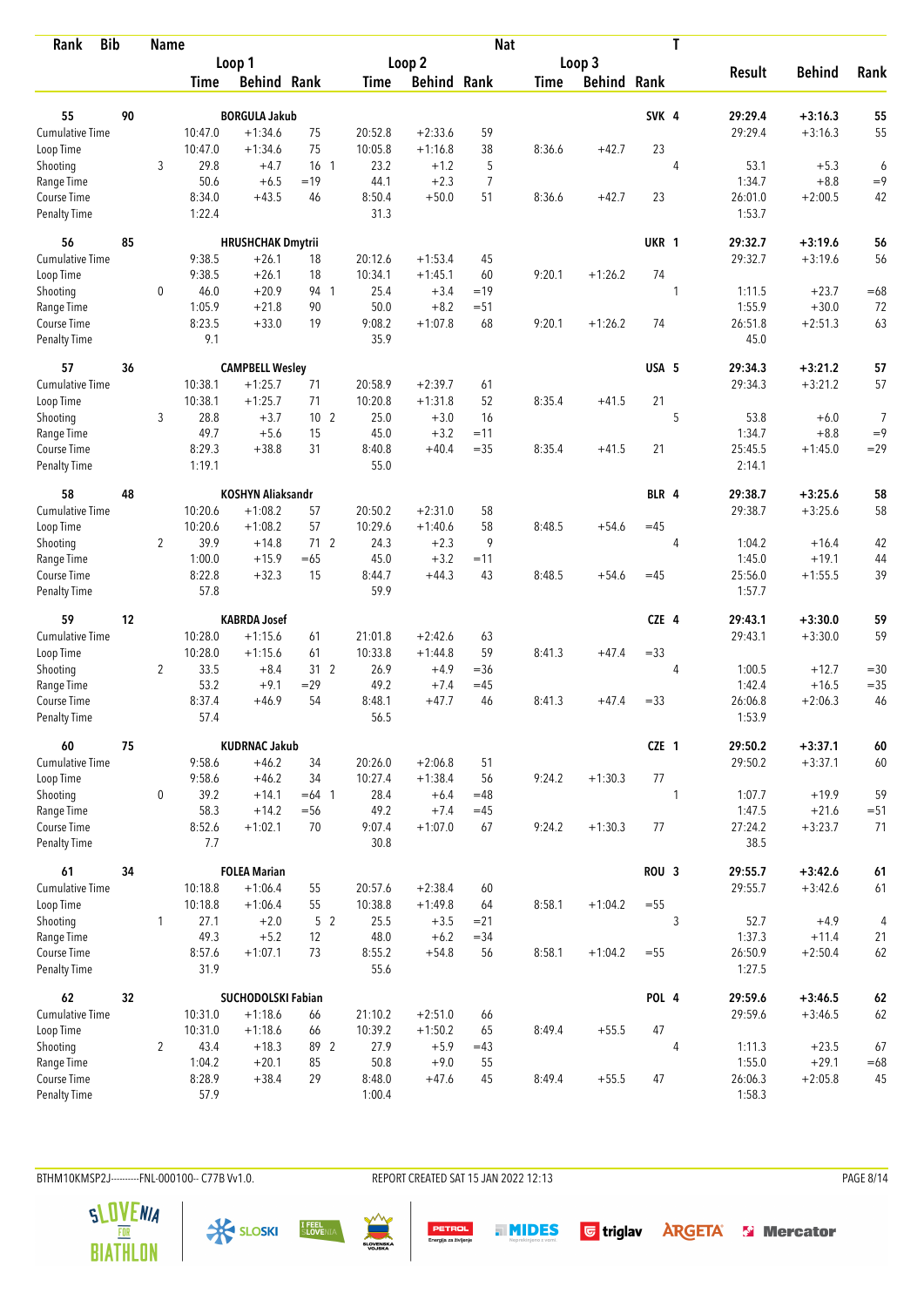| <b>Bib</b><br>Rank                 |    | <b>Name</b>  |                  |                         |                 |                |                    | <b>Nat</b> |             |                    |                  | T              |                   |                      |                |
|------------------------------------|----|--------------|------------------|-------------------------|-----------------|----------------|--------------------|------------|-------------|--------------------|------------------|----------------|-------------------|----------------------|----------------|
|                                    |    |              |                  | Loop 1                  |                 |                | Loop 2             |            |             | Loop 3             |                  |                |                   |                      |                |
|                                    |    |              | <b>Time</b>      | <b>Behind Rank</b>      |                 | <b>Time</b>    | <b>Behind Rank</b> |            | <b>Time</b> | <b>Behind Rank</b> |                  |                | <b>Result</b>     | <b>Behind</b>        | Rank           |
| 63                                 | 76 |              |                  | <b>FOIDL Benedikt</b>   |                 |                |                    |            |             |                    | AUT 4            |                | 30:03.5           | $+3:50.4$            | 63             |
| <b>Cumulative Time</b>             |    |              | 10:07.8          | $+55.4$                 | 47              | 21:11.1        | $+2:51.9$          | 68         |             |                    |                  |                | 30:03.5           | $+3:50.4$            | 63             |
| Loop Time                          |    |              | 10:07.8          | $+55.4$                 | 47              | 11:03.3        | $+2:14.3$          | 73         | 8:52.4      | $+58.5$            | 51               |                |                   |                      |                |
| Shooting                           |    | $\mathbf{1}$ | 39.2             | $+14.1$                 | $=64$ 3         | 26.4           | $+4.4$             | $= 28$     |             |                    |                  | $\overline{4}$ | 1:05.7            | $+17.9$              | 50             |
| Range Time                         |    |              | 59.8             | $+15.7$                 | $=63$           | 49.8           | $+8.0$             | 50         |             |                    |                  |                | 1:49.6            | $+23.7$              | 59             |
| Course Time                        |    |              | 8:36.1           | $+45.6$                 | 52              | 8:49.2         | $+48.8$            | 48         | 8:52.4      | $+58.5$            | 51               |                | 26:17.7           | $+2:17.2$            | 50             |
| <b>Penalty Time</b>                |    |              | 31.9             |                         |                 | 1:24.3         |                    |            |             |                    |                  |                | 1:56.2            |                      |                |
| 64                                 | 16 |              |                  | <b>BELICAJ Benjamin</b> |                 |                |                    |            |             |                    | SVK 1            |                | 30:03.8           | $+3:50.7$            | 64             |
| Cumulative Time                    |    |              | 10:04.2          | $+51.8$                 | 45              | 20:44.3        | $+2:25.1$          | 57         |             |                    |                  |                | 30:03.8           | $+3:50.7$            | 64             |
| Loop Time                          |    |              | 10:04.2          | $+51.8$                 | 45              | 10:40.1        | $+1:51.1$          | 66         | 9:19.5      | $+1:25.6$          | 73               |                |                   |                      |                |
| Shooting                           |    | 0            | 31.6             | $+6.5$                  | 201             | 26.9           | $+4.9$             | $= 36$     |             |                    |                  | 1              | 58.5              | $+10.7$              | $= 23$         |
| Range Time                         |    |              | 52.4             | $+8.3$                  | 26              | 48.6           | $+6.8$             | 39         |             |                    |                  |                | 1:41.0            | $+15.1$              | 28             |
| Course Time                        |    |              | 9:04.6           | $+1:14.1$               | 78              | 9:19.0         | $+1:18.6$          | 75         | 9:19.5      | $+1:25.6$          | 73               |                | 27:43.1           | $+3:42.6$            | 76             |
| <b>Penalty Time</b>                |    |              | 7.2              |                         |                 | 32.5           |                    |            |             |                    |                  |                | 39.7              |                      |                |
| 65                                 | 77 |              |                  | <b>MENZ Benjamin</b>    |                 |                |                    |            |             |                    | GER 5            |                | 30:07.5           | $+3:54.4$            | 65             |
| Cumulative Time                    |    |              | 10:50.3          | $+1:37.9$               | 78              | 21:19.6        | $+3:00.4$          | 70         |             |                    |                  |                | 30:07.5           | $+3:54.4$            | 65             |
| Loop Time                          |    |              | 10:50.3          | $+1:37.9$               | 78              | 10:29.3        | $+1:40.3$          | 57         | 8:47.9      | $+54.0$            | 43               |                |                   |                      |                |
| Shooting                           |    | 3            | 40.1             | $+15.0$                 | $=72$ 2         | 25.2           | $+3.2$             | 18         |             |                    |                  | 5              | 1:05.4            | $+17.6$              | 48             |
| Range Time                         |    |              | 1:01.0           | $+16.9$                 | $=69$<br>18     | 46.9           | $+5.1$<br>$+42.7$  | 26<br>42   | 8:47.9      |                    | 43               |                | 1:47.9            | $+22.0$<br>$+1:53.9$ | $= 54$         |
| Course Time<br><b>Penalty Time</b> |    |              | 8:23.4<br>1:25.9 | $+32.9$                 |                 | 8:43.1<br>59.3 |                    |            |             | $+54.0$            |                  |                | 25:54.4<br>2:25.2 |                      | 38             |
| 66                                 | 46 |              |                  | <b>GREGOR Matej</b>     |                 |                |                    |            |             |                    | SVK 4            |                | 30:08.5           | $+3:55.4$            | 66             |
| Cumulative Time                    |    |              | 10:49.8          | $+1:37.4$               | 77              | 21:09.2        | $+2:50.0$          | 65         |             |                    |                  |                | 30:08.5           | $+3:55.4$            | 66             |
| Loop Time                          |    |              | 10:49.8          | $+1:37.4$               | 77              | 10:19.4        | $+1:30.4$          | 50         | 8:59.3      | $+1:05.4$          | 57               |                |                   |                      |                |
| Shooting                           |    | 3            | 36.1             | $+11.0$                 | 46 1            | 30.5           | $+8.5$             | 58         |             |                    |                  | $\overline{4}$ | 1:06.6            | $+18.8$              | 56             |
| Range Time                         |    |              | 57.1             | $+13.0$                 | 51              | 54.0           | $+12.2$            | 67         |             |                    |                  |                | 1:51.1            | $+25.2$              | 61             |
| Course Time                        |    |              | 8:28.5           | $+38.0$                 | 28              | 8:51.5         | $+51.1$            | 53         | 8:59.3      | $+1:05.4$          | 57               |                | 26:19.3           | $+2:18.8$            | 53             |
| <b>Penalty Time</b>                |    |              | 1:24.2           |                         |                 | 33.9           |                    |            |             |                    |                  |                | 1:58.1            |                      |                |
| 67                                 | 38 |              |                  | <b>BRADESKO Matic</b>   |                 |                |                    |            |             |                    | SLO 4            |                | 30:11.6           | $+3:58.5$            | 67             |
| <b>Cumulative Time</b>             |    |              | 9:58.8           | $+46.4$                 | 35              | 21:02.2        | $+2:43.0$          | 64         |             |                    |                  |                | 30:11.6           | $+3:58.5$            | 67             |
| Loop Time                          |    |              | 9:58.8           | $+46.4$                 | 35              | 11:03.4        | $+2:14.4$          | 74         | 9:09.4      | $+1:15.5$          | 64               |                |                   |                      |                |
| Shooting                           |    | $\mathbf{1}$ | 27.7             | $+2.6$                  | $=6$ 3          | 22.8           | $+0.8$             | 3          |             |                    |                  | 4              | 50.5              | $+2.7$               | $\sqrt{2}$     |
| Range Time                         |    |              | 46.1             | $+2.0$                  | 3               | 42.7           | $+0.9$             | 3          |             |                    |                  |                | 1:28.8            | $+2.9$               | $\overline{2}$ |
| Course Time                        |    |              | 8:41.1           | $+50.6$                 | 63              | 8:56.6         | $+56.2$            | 59         | 9:09.4      | $+1:15.5$          | 64               |                | 26:47.1           | $+2:46.6$            | 61             |
| <b>Penalty Time</b>                |    |              | 31.6             |                         |                 | 1:24.1         |                    |            |             |                    |                  |                | 1:55.7            |                      |                |
| 68                                 | 70 |              |                  | <b>KRACMAN Jaka</b>     |                 |                |                    |            |             |                    | SLO 3            |                | 30:14.5           | $+4:01.4$            | 68             |
| <b>Cumulative Time</b>             |    |              | 10:13.2          | $+1:00.8$               | 50              | 21:00.5        | $+2:41.3$          | 62         |             |                    |                  |                | 30:14.5           | $+4:01.4$            | 68             |
| Loop Time                          |    |              | 10:13.2          | $+1:00.8$               | 50              | 10:47.3        | $+1:58.3$          | 68         | 9:14.0      | $+1:20.1$          | 68               |                |                   |                      |                |
| Shooting                           |    | $\mathbf{1}$ | 33.6             | $+8.5$                  | $=32$ 2         | 32.4           | $+10.4$            | 68         |             |                    |                  | 3              | 1:06.1            | $+18.3$              | 53             |
| Range Time                         |    |              | 53.1             | $+9.0$                  | 28              | 52.2           | $+10.4$            | 62         |             |                    |                  |                | 1:45.3            | $+19.4$              | 45             |
| Course Time<br>Penalty Time        |    |              | 8:48.3<br>31.8   | $+57.8$                 | 68              | 8:58.7<br>56.4 | $+58.3$            | 60         | 9:14.0      | $+1:20.1$          | 68               |                | 27:01.0<br>1:28.2 | $+3:00.5$            | 66             |
| 69                                 | 94 |              |                  | <b>BURKHART Nikolas</b> |                 |                |                    |            |             |                    | USA 4            |                | 30:29.0           | $+4:15.9$            | 69             |
| <b>Cumulative Time</b>             |    |              | 10:52.0          | $+1:39.6$               | 79              | 21:17.9        | $+2:58.7$          | 69         |             |                    |                  |                | 30:29.0           | $+4:15.9$            | 69             |
| Loop Time                          |    |              | 10:52.0          | $+1:39.6$               | 79              | 10:25.9        | $+1:36.9$          | 55         | 9:11.1      | $+1:17.2$          | 67               |                |                   |                      |                |
| Shooting                           |    | 3            | 43.0             | $+17.9$                 | 88 1            | 34.5           | $+12.5$            | 78         |             |                    |                  | 4              | 1:17.6            | $+29.8$              | 82             |
| Range Time                         |    |              | 1:03.2           | $+19.1$                 | 82              | 56.0           | $+14.2$            | 77         |             |                    |                  |                | 1:59.2            | $+33.3$              | $= 82$         |
| Course Time                        |    |              | 8:29.8           | $+39.3$                 | 33              | 8:59.1         | $+58.7$            | 61         | 9:11.1      | $+1:17.2$          | 67               |                | 26:40.0           | $+2:39.5$            | 58             |
| Penalty Time                       |    |              | 1:19.0           |                         |                 | 30.8           |                    |            |             |                    |                  |                | 1:49.8            |                      |                |
| 70                                 | 67 |              |                  | JEDZINIAK Szymon        |                 |                |                    |            |             |                    | POL <sub>2</sub> |                | 30:31.5           | $+4:18.4$            | 70             |
| <b>Cumulative Time</b>             |    |              | 10:31.9          | $+1:19.5$               | 67              | 21:10.3        | $+2:51.1$          | 67         |             |                    |                  |                | 30:31.5           | $+4:18.4$            | 70             |
| Loop Time                          |    |              | 10:31.9          | $+1:19.5$               | 67              | 10:38.4        | $+1:49.4$          | 63         | 9:21.2      | $+1:27.3$          | 75               |                |                   |                      |                |
| Shooting                           |    | 1            | 32.5             | $+7.4$                  | 27 <sub>1</sub> | 31.7           | $+9.7$             | 64         |             |                    |                  | $\overline{2}$ | 1:04.3            | $+16.5$              | 43             |
| Range Time                         |    |              | 54.6             | $+10.5$                 | $= 37$          | 53.5           | $+11.7$            | 64         |             |                    |                  |                | 1:48.1            | $+22.2$              | 56             |
| Course Time                        |    |              | 9:05.5           | $+1:15.0$               | 80              | 9:12.5         | $+1:12.1$          | 71         | 9:21.2      | $+1:27.3$          | 75               |                | 27:39.2           | $+3:38.7$            | 75             |
| Penalty Time                       |    |              | 31.8             |                         |                 | 32.4           |                    |            |             |                    |                  |                | 1:04.2            |                      |                |

BTHM10KMSP2J---------FNL-000100-- C77B Vv1.0. REPORT CREATED SAT 15 JAN 2022 12:13 PAGE 9/14









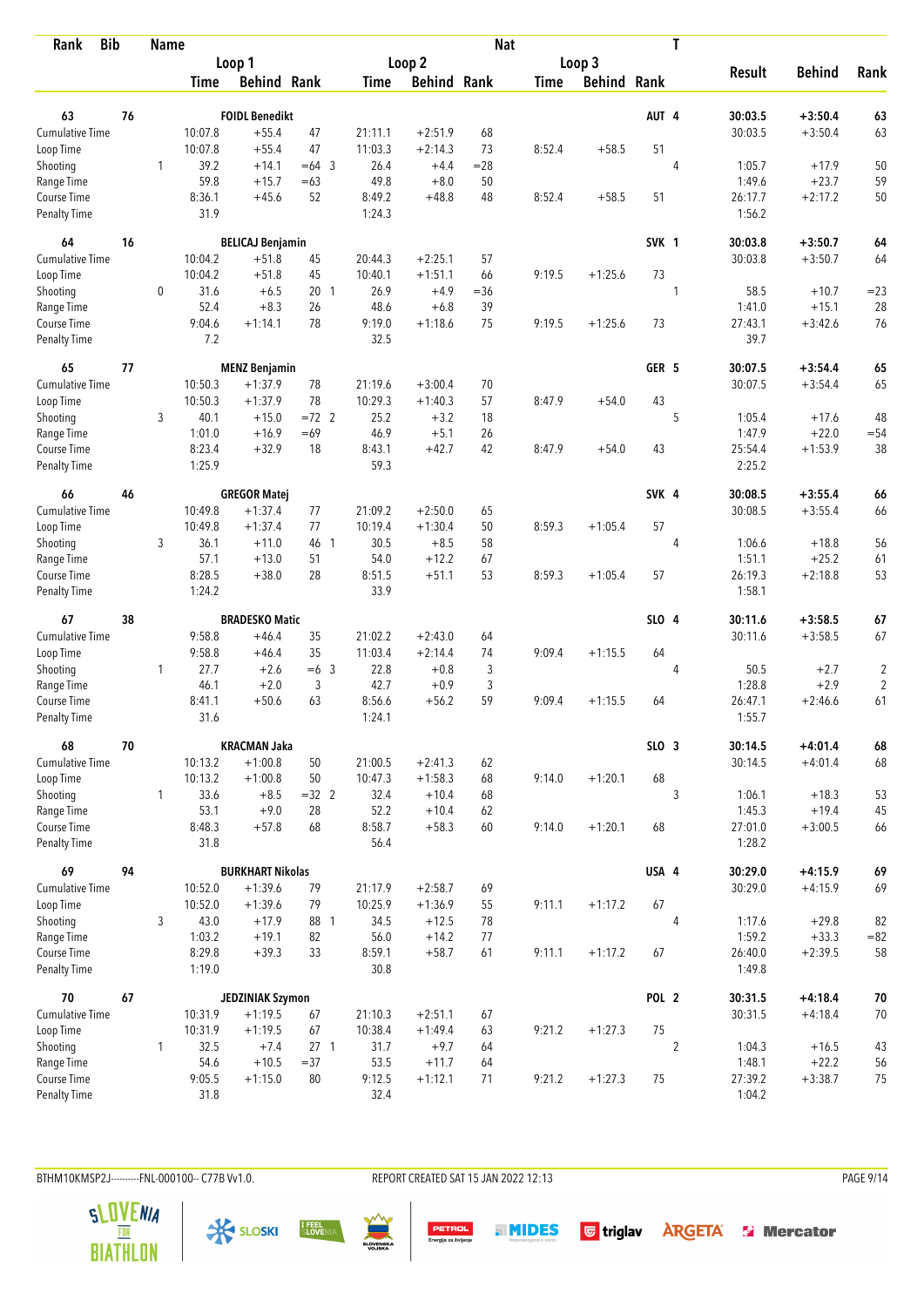| <b>Bib</b><br>Rank          |    | <b>Name</b>    |                  |                          |                 |                |                    | <b>Nat</b> |             |                    |                  | T              |                   |               |       |
|-----------------------------|----|----------------|------------------|--------------------------|-----------------|----------------|--------------------|------------|-------------|--------------------|------------------|----------------|-------------------|---------------|-------|
|                             |    |                |                  | Loop 1                   |                 |                | Loop <sub>2</sub>  |            |             | Loop 3             |                  |                |                   |               |       |
|                             |    |                | <b>Time</b>      | <b>Behind Rank</b>       |                 | Time           | <b>Behind Rank</b> |            | <b>Time</b> | <b>Behind Rank</b> |                  |                | <b>Result</b>     | <b>Behind</b> | Rank  |
| 71                          | 84 |                |                  | <b>SHEPPARD Thor</b>     |                 |                |                    |            |             |                    | USA 3            |                | 30:41.4           | $+4:28.3$     | 71    |
| <b>Cumulative Time</b>      |    |                | 10:38.9          | $+1:26.5$                | 72              | 21:38.0        | $+3:18.8$          | 71         |             |                    |                  |                | 30:41.4           | $+4:28.3$     | 71    |
| Loop Time                   |    |                | 10:38.9          | $+1:26.5$                | 72              | 10:59.1        | $+2:10.1$          | 70         | 9:03.4      | $+1:09.5$          | 59               |                |                   |               |       |
| Shooting                    |    | $\mathbf{1}$   | 41.4             | $+16.3$                  | 76 2            | 35.6           | $+13.6$            | 86         |             |                    |                  | 3              | 1:17.1            | $+29.3$       | 81    |
| Range Time                  |    |                | 1:03.8           | $+19.7$                  | 83              | 57.3           | $+15.5$            | 81         |             |                    |                  |                | 2:01.1            | $+35.2$       | 87    |
| Course Time                 |    |                | 9:03.4           | $+1:12.9$                | 77              | 9:05.4         | $+1:05.0$          | 64         | 9:03.4      | $+1:09.5$          | 59               |                | 27:12.2           | $+3:11.7$     | 69    |
| <b>Penalty Time</b>         |    |                | 31.7             |                          |                 | 56.4           |                    |            |             |                    |                  |                | 1:28.1            |               |       |
| 72                          | 62 |                |                  | <b>BRZOSKA Kacper</b>    |                 |                |                    |            |             |                    | POL 4            |                | 31:10.8           | $+4:57.7$     | 72    |
| <b>Cumulative Time</b>      |    |                | 10:46.1          | $+1:33.7$                | 74              | 22:00.0        | $+3:40.8$          | 77         |             |                    |                  |                | 31:10.8           | $+4:57.7$     | 72    |
| Loop Time                   |    |                | 10:46.1          | $+1:33.7$                | 74              | 11:13.9        | $+2:24.9$          | 80         | 9:10.8      | $+1:16.9$          | 66               |                |                   |               |       |
| Shooting                    |    | $\overline{2}$ | 51.5             | $+26.4$                  | 99 2            | 49.1           | $+27.1$            | 102        |             |                    |                  | $\overline{4}$ | 1:40.7            | $+52.9$       | 101   |
| Range Time                  |    |                | 1:11.5           | $+27.4$                  | 98              | 1:11.6         | $+29.8$            | 102        |             |                    |                  |                | 2:23.1            | $+57.2$       | 101   |
| Course Time                 |    |                | 8:39.7           | $+49.2$                  | 59              | 9:02.8         | $+1:02.4$          | 63         | 9:10.8      | $+1:16.9$          | 66               |                | 26:53.3           | $+2:52.8$     | 64    |
| <b>Penalty Time</b>         |    |                | 54.9             |                          |                 | 59.5           |                    |            |             |                    |                  |                | 1:54.4            |               |       |
| 73                          | 78 |                |                  | <b>CEDZIDLO Kamil</b>    |                 |                |                    |            |             |                    | POL 4            |                | 31:17.2           | $+5:04.1$     | 73    |
| <b>Cumulative Time</b>      |    |                | 10:56.2          | $+1:43.8$                | 82              | 21:59.3        | $+3:40.1$          | 76         |             |                    |                  |                | 31:17.2           | $+5:04.1$     | 73    |
| Loop Time                   |    |                | 10:56.2          | $+1:43.8$                | 82              | 11:03.1        | $+2:14.1$          | 72         | 9:17.9      | $+1:24.0$          | 71               |                |                   |               |       |
| Shooting                    |    | $\overline{2}$ | 45.3             | $+20.2$                  | 92 2            | 29.2           | $+7.2$             | 54         |             |                    |                  | $\overline{4}$ | 1:14.6            | $+26.8$       | 78    |
| Range Time                  |    |                | 1:05.7           | $+21.6$                  | 89              | 50.9           | $+9.1$             | $=$ 56     |             |                    |                  |                | 1:56.6            | $+30.7$       | 73    |
| Course Time                 |    |                | 8:51.6           | $+1:01.1$                | 69              | 9:14.8         | $+1:14.4$          | 72         | 9:17.9      | $+1:24.0$          | 71               |                | 27:24.3           | $+3:23.8$     | 72    |
| <b>Penalty Time</b>         |    |                | 58.9             |                          |                 | 57.4           |                    |            |             |                    |                  |                | 1:56.3            |               |       |
| 74                          | 7  |                |                  | <b>STANISH Boris</b>     |                 |                |                    |            |             |                    | AUS <sub>3</sub> |                | 31:17.5           | $+5:04.4$     | 74    |
| Cumulative Time             |    |                | 11:03.3          | $+1:50.9$                | 83              | 21:59.0        | $+3:39.8$          | 75         |             |                    |                  |                | 31:17.5           | $+5:04.4$     | 74    |
| Loop Time                   |    |                | 11:03.3          | $+1:50.9$                | 83              | 10:55.7        | $+2:06.7$          | 69         | 9:18.5      | $+1:24.6$          | 72               |                |                   |               |       |
| Shooting                    |    | $\overline{2}$ | 37.3             | $+12.2$                  | $= 54 \quad 1$  | 33.9           | $+11.9$            | 75         |             |                    |                  | 3              | 1:11.2            | $+23.4$       | 66    |
| Range Time                  |    |                | 58.7             | $+14.6$                  | 61              | 53.6           | $+11.8$            | 65         |             |                    |                  |                | 1:52.3            | $+26.4$       | 63    |
| Course Time                 |    |                | 9:06.8           | $+1:16.3$                | 84              | 9:29.4         | $+1:29.0$          | 83         | 9:18.5      | $+1:24.6$          | 72               |                | 27:54.7           | $+3:54.2$     | 79    |
| <b>Penalty Time</b>         |    |                | 57.8             |                          |                 | 32.7           |                    |            |             |                    |                  |                | 1:30.5            |               |       |
| 75                          | 66 |                |                  | <b>LALOVIC Uros</b>      |                 |                |                    |            |             |                    | BIH <sub>3</sub> |                | 31:24.5           | $+5:11.4$     | 75    |
| <b>Cumulative Time</b>      |    |                | 10:28.9          | $+1:16.5$                | 63              | 21:42.3        | $+3:23.1$          | 72         |             |                    |                  |                | 31:24.5           | $+5:11.4$     | 75    |
| Loop Time                   |    |                | 10:28.9          | $+1:16.5$                | 63              | 11:13.4        | $+2:24.4$          | 79         | 9:42.2      | $+1:48.3$          | 87               |                |                   |               |       |
| Shooting                    |    | $\mathbf{1}$   | 33.3             | $+8.2$                   | 30 <sub>2</sub> | 32.9           | $+10.9$            | 71         |             |                    |                  | 3              | 1:06.3            | $+18.5$       | 55    |
| Range Time                  |    |                | 52.2             | $+8.1$                   | 25              | 53.2           | $+11.4$            | 63         |             |                    |                  |                | 1:45.4            | $+19.5$       | 46    |
| Course Time                 |    |                | 9:06.2           | $+1:15.7$                | $= 82$          | 9:23.2         | $+1:22.8$          | 76         | 9:42.2      | $+1:48.3$          | 87               |                | 28:11.6           | $+4:11.1$     | 83    |
| <b>Penalty Time</b>         |    |                | 30.5             |                          |                 | 57.0           |                    |            |             |                    |                  |                | 1:27.5            |               |       |
| 76                          | 97 |                |                  | <b>REPNIK Tadej</b>      |                 |                |                    |            |             |                    | SLO 4            |                | 31:25.5           | $+5:12.4$     | 76    |
| <b>Cumulative Time</b>      |    |                | 11:15.7          | $+2:03.3$                | 85              | 22:02.7        | $+3:43.5$          | 79         |             |                    |                  |                | 31:25.5           | $+5:12.4$     | 76    |
| Loop Time                   |    |                | 11:15.7          | $+2:03.3$                | 85              | 10:47.0        | $+1:58.0$          | 67         | 9:22.8      | $+1:28.9$          | 76               |                |                   |               |       |
| Shooting                    |    | 3              | 37.2             | $+12.1$                  | 53 1            | 28.4           | $+6.4$             | $=48$      |             |                    |                  | $\overline{4}$ | 1:05.6            | $+17.8$       | 49    |
| Range Time                  |    |                | 56.8             | $+12.7$                  | 49              | 48.0           | $+6.2$             | $= 34$     |             |                    |                  |                | 1:44.8            | $+18.9$       | 43    |
| Course Time<br>Penalty Time |    |                | 8:56.7<br>1:22.2 | $+1:06.2$                | 71              | 9:27.8<br>31.2 | $+1:27.4$          | 81         | 9:22.8      | $+1:28.9$          | 76               |                | 27:47.3<br>1:53.4 | $+3:46.8$     | 77    |
| 77                          | 74 |                |                  | <b>BIRIS Stefan</b>      |                 |                |                    |            |             |                    | ROU 4            |                | 31:26.1           | $+5:13.0$     | $77$  |
| <b>Cumulative Time</b>      |    |                | 10:40.9          | $+1:28.5$                | 73              | 21:51.4        | $+3:32.2$          | 74         |             |                    |                  |                | 31:26.1           |               | 77    |
| Loop Time                   |    |                | 10:40.9          | $+1:28.5$                | 73              | 11:10.5        | $+2:21.5$          | 76         | 9:34.7      | $+1:40.8$          | 82               |                |                   | $+5:13.0$     |       |
| Shooting                    |    | $\overline{2}$ | 37.9             | $+12.8$                  | 58 2            | 32.8           | $+10.8$            | 70         |             |                    |                  | $\overline{4}$ | 1:10.7            | $+22.9$       | 65    |
| Range Time                  |    |                | 1:02.6           | $+18.5$                  | 78              | 55.0           | $+13.2$            | 71         |             |                    |                  |                | 1:57.6            | $+31.7$       | $=75$ |
| Course Time                 |    |                | 8:41.6           | $+51.1$                  | 64              | 9:15.6         | $+1:15.2$          | 73         | 9:34.7      | $+1:40.8$          | 82               |                | 27:31.9           | $+3:31.4$     | 73    |
| Penalty Time                |    |                | 56.7             |                          |                 | 59.9           |                    |            |             |                    |                  |                | 1:56.6            |               |       |
| 78                          | 73 |                |                  | <b>ATANASOV Krasimir</b> |                 |                |                    |            |             |                    | BUL <sub>2</sub> |                | 31:28.9           | $+5:15.8$     | 78    |
| <b>Cumulative Time</b>      |    |                | 10:38.0          | $+1:25.6$                | 70              | 21:50.7        | $+3:31.5$          | 73         |             |                    |                  |                | 31:28.9           | $+5:15.8$     | 78    |
| Loop Time                   |    |                | 10:38.0          | $+1:25.6$                | 70              | 11:12.7        | $+2:23.7$          | 78         | 9:38.2      | $+1:44.3$          | 85               |                |                   |               |       |
| Shooting                    |    | $\mathbf{1}$   | 38.3             | $+13.2$                  | 62 1            | 27.8           | $+5.8$             | 42         |             |                    |                  | $\overline{2}$ | 1:06.2            | $+18.4$       | 54    |
| Range Time                  |    |                | 1:03.0           | $+18.9$                  | 81              | 52.0           | $+10.2$            | 61         |             |                    |                  |                | 1:55.0            | $+29.1$       | $=68$ |
| Course Time                 |    |                | 9:02.2           | $+1:11.7$                | 75              | 9:46.6         | $+1:46.2$          | 89         | 9:38.2      | $+1:44.3$          | 85               |                | 28:27.0           | $+4:26.5$     | 84    |
| Penalty Time                |    |                | 32.8             |                          |                 | 34.1           |                    |            |             |                    |                  |                | 1:06.9            |               |       |

BTHM10KMSP2J---------FNL-000100-- C77B Vv1.0. REPORT CREATED SAT 15 JAN 2022 12:13 PAGE 10/14











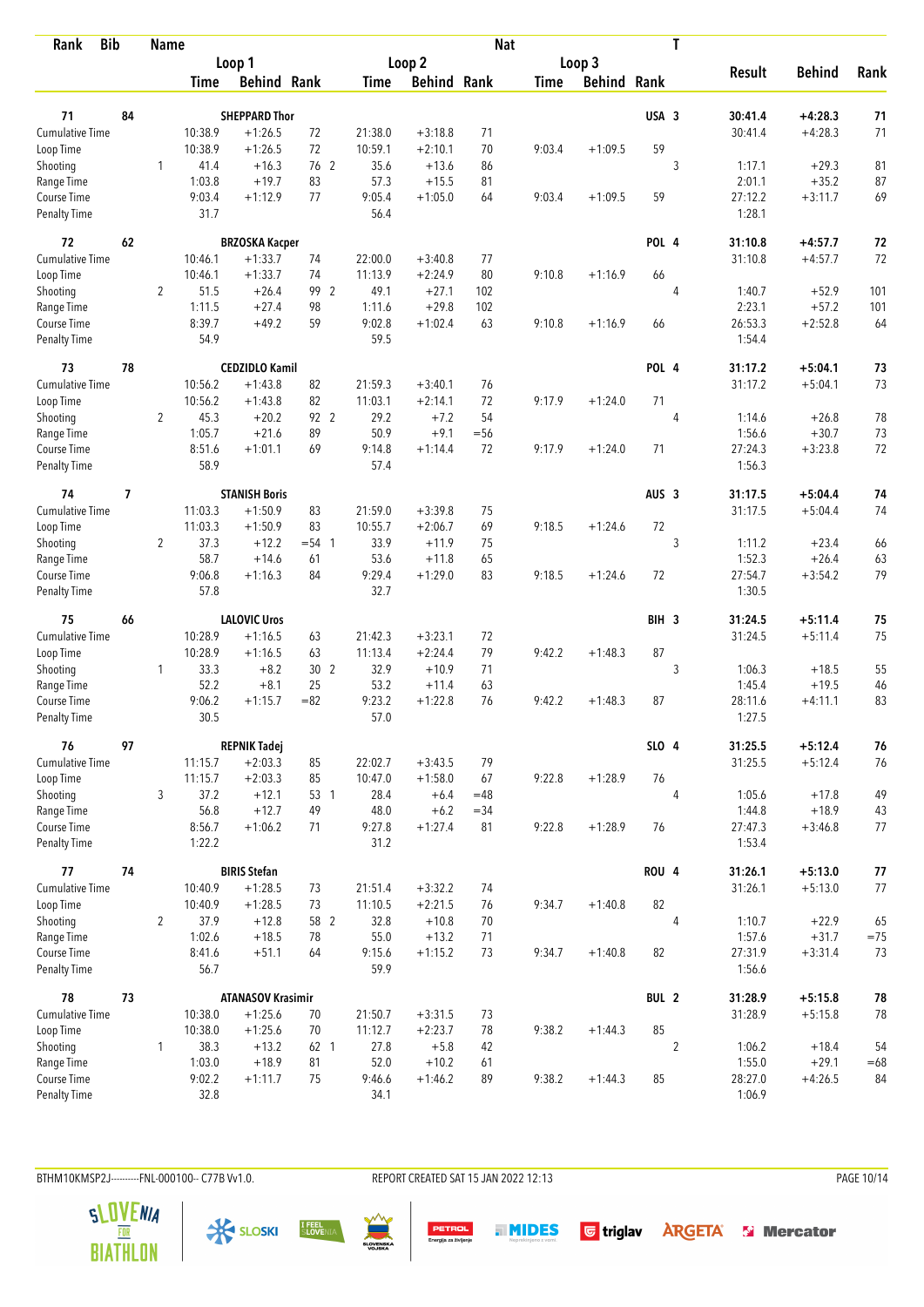| Rank                               | <b>Bib</b> |                | <b>Name</b>    |                                 |                 |                  |                    | <b>Nat</b> |             |                    |                  | T              |                   |               |        |
|------------------------------------|------------|----------------|----------------|---------------------------------|-----------------|------------------|--------------------|------------|-------------|--------------------|------------------|----------------|-------------------|---------------|--------|
|                                    |            |                |                | Loop 1                          |                 |                  | Loop <sub>2</sub>  |            |             | Loop 3             |                  |                |                   |               |        |
|                                    |            |                | Time           | <b>Behind Rank</b>              |                 | Time             | <b>Behind Rank</b> |            | <b>Time</b> | <b>Behind Rank</b> |                  |                | <b>Result</b>     | <b>Behind</b> | Rank   |
| 79                                 | 64         |                |                | <b>OZBOLT Gasper</b>            |                 |                  |                    |            |             |                    | SLO 4            |                | 31:33.9           | $+5:20.8$     | 79     |
| <b>Cumulative Time</b>             |            |                | 10:22.6        | $+1:10.2$                       | 58              | 22:07.8          | $+3:48.6$          | 81         |             |                    |                  |                | 31:33.9           | $+5:20.8$     | 79     |
| Loop Time                          |            |                | 10:22.6        | $+1:10.2$                       | 58              | 11:45.2          | $+2:56.2$          | 88         | 9:26.1      | $+1:32.2$          | 79               |                |                   |               |        |
| Shooting                           |            | 1              | 30.8           | $+5.7$                          | 17 <sub>3</sub> | 28.5             | $+6.5$             | 51         |             |                    |                  | $\overline{4}$ | 59.4              | $+11.6$       | 27     |
| Range Time                         |            |                | 51.6           | $+7.5$                          | 23              | 50.5             | $+8.7$             | 54         |             |                    |                  |                | 1:42.1            | $+16.2$       | $= 30$ |
| Course Time                        |            |                | 8:56.8         | $+1:06.3$                       | 72              | 9:26.5           | $+1:26.1$          | 79         | 9:26.1      | $+1:32.2$          | 79               |                | 27:49.4           | $+3:48.9$     | 78     |
| <b>Penalty Time</b>                |            |                | 34.2           |                                 |                 | 1:28.2           |                    |            |             |                    |                  |                | 2:02.4            |               |        |
| 80                                 | 31         |                |                | DE SANTANA VASCONCELLOS Matheus |                 |                  |                    |            |             |                    | BRA 2            |                | 31:34.2           | $+5:21.1$     | 80     |
| <b>Cumulative Time</b>             |            |                | 10:20.4        | $+1:08.0$                       | 56              | 22:08.9          | $+3:49.7$          | 82         |             |                    |                  |                | 31:34.2           | $+5:21.1$     | 80     |
| Loop Time                          |            |                | 10:20.4        | $+1:08.0$                       | 56              | 11:48.5          | $+2:59.5$          | 91         | 9:25.3      | $+1:31.4$          | 78               |                |                   |               |        |
| Shooting                           |            | $\mathbf 0$    | 44.8           | $+19.7$                         | 91 2            | 48.8             | $+26.8$            | 101        |             |                    |                  | $\overline{2}$ | 1:33.6            | $+45.8$       | 99     |
| Range Time                         |            |                | 1:05.1         | $+21.0$                         | 87              | 1:11.1           | $+29.3$            | 101        |             |                    |                  |                | 2:16.2            | $+50.3$       | 99     |
| Course Time                        |            |                | 9:07.8         | $+1:17.3$                       | 85              | 9:37.1           | $+1:36.7$          | 86         | 9:25.3      | $+1:31.4$          | 78               |                | 28:10.2           | $+4:09.7$     | 82     |
| <b>Penalty Time</b>                |            |                | 7.5            |                                 |                 | 1:00.3           |                    |            |             |                    |                  |                | 1:07.8            |               |        |
| 81                                 | 83         |                |                | <b>BURY Filip</b>               |                 |                  |                    |            |             |                    | SVK <sub>2</sub> |                | 31:42.2           | $+5:29.1$     | 81     |
| Cumulative Time                    |            |                | 10:54.6        | $+1:42.2$                       | 81              | 22:01.6          | $+3:42.4$          | 78         |             |                    |                  |                | 31:42.2           | $+5:29.1$     | 81     |
| Loop Time                          |            |                | 10:54.6        | $+1:42.2$                       | 81              | 11:07.0          | $+2:18.0$          | 75         | 9:40.6      | $+1:46.7$          | 86               |                |                   |               |        |
| Shooting                           |            | 1              | 46.9           | $+21.8$                         | 96 1            | 33.7             | $+11.7$            | 74         |             |                    |                  | $\sqrt{2}$     | 1:20.7            | $+32.9$       | 91     |
| Range Time                         |            |                | 1:08.5         | $+24.4$                         | 94              | 1:01.4           | $+19.6$            | 96         |             |                    |                  |                | 2:09.9            | $+44.0$       | 95     |
| Course Time                        |            |                | 9:14.1         | $+1:23.6$                       | 88              | 9:34.7           | $+1:34.3$          | 85         | 9:40.6      | $+1:46.7$          | 86               |                | 28:29.4           | $+4:28.9$     | 85     |
| <b>Penalty Time</b>                |            |                | 32.0           |                                 |                 | 30.9             |                    |            |             |                    |                  |                | 1:02.9            |               |        |
| 82                                 | 5          |                |                | <b>FOLEA David</b>              |                 |                  |                    |            |             |                    | <b>ROU 4</b>     |                | 31:44.9           | $+5:31.8$     | 82     |
| <b>Cumulative Time</b>             |            |                | 10:29.0        | $+1:16.6$                       | $=64$           | 22:10.4          | $+3:51.2$          | 83         |             |                    |                  |                | 31:44.9           | $+5:31.8$     | 82     |
| Loop Time                          |            |                | 10:29.0        | $+1:16.6$                       | $=64$           | 11:41.4          | $+2:52.4$          | 86         | 9:34.5      | $+1:40.6$          | 81               |                |                   |               |        |
| Shooting                           |            | $\mathbf{1}$   | 32.9           | $+7.8$                          | 28 3            | 24.5             | $+2.5$             | $=10$      |             |                    |                  | 4              | 57.5              | $+9.7$        | 21     |
| Range Time                         |            |                | 55.0           | $+10.9$                         | 39              | 46.5             | $+4.7$             | 25         |             |                    |                  |                | 1:41.5            | $+15.6$       | 29     |
| Course Time<br><b>Penalty Time</b> |            |                | 9:03.1<br>30.9 | $+1:12.6$                       | 76              | 9:29.3<br>1:25.6 | $+1:28.9$          | 82         | 9:34.5      | $+1:40.6$          | 81               |                | 28:06.9<br>1:56.5 | $+4:06.4$     | 81     |
|                                    |            |                |                |                                 |                 |                  |                    |            |             |                    |                  |                |                   |               |        |
| 83                                 | 96         |                |                | <b>PENKALA Bartosz</b>          |                 |                  |                    |            |             |                    | POL 4            |                | 31:47.9           | $+5:34.8$     | 83     |
| Cumulative Time                    |            |                | 11:20.4        | $+2:08.0$                       | 86              | 22:41.1          | $+4:21.9$          | 86         |             |                    |                  |                | 31:47.9           | $+5:34.8$     | 83     |
| Loop Time                          |            |                | 11:20.4        | $+2:08.0$                       | 86              | 11:20.7          | $+2:31.7$          | 82         | 9:06.8      | $+1:12.9$          | 63               |                |                   |               |        |
| Shooting                           |            | $\overline{2}$ | 1:00.5         | $+35.4$                         | 103 2           | 34.4             | $+12.4$            | 77         |             |                    |                  | 4              | 1:34.9            | $+47.1$       | 100    |
| Range Time                         |            |                | 1:16.7         | $+32.6$                         | 100             | 55.6             | $+13.8$            | $=74$      |             |                    |                  |                | 2:12.3            | $+46.4$       | 98     |
| Course Time                        |            |                | 9:05.7         | $+1:15.2$                       | 81              | 9:23.8           | $+1:23.4$          | 77         | 9:06.8      | $+1:12.9$          | 63               |                | 27:36.3           | $+3:35.8$     | 74     |
| <b>Penalty Time</b>                |            |                | 58.0           |                                 |                 | 1:01.3           |                    |            |             |                    |                  |                | 1:59.3            |               |        |
| 84                                 | 89         |                |                | <b>VELIEV Zafer</b>             |                 |                  |                    |            |             |                    | BUL 1            |                | 32:15.5           | $+6:02.4$     | 84     |
| <b>Cumulative Time</b>             |            |                | 10:52.2        | $+1:39.8$                       | 80              | 22:03.8          | $+3:44.6$          | 80         |             |                    |                  |                | 32:15.5           | $+6:02.4$     | 84     |
| Loop Time                          |            |                | 10:52.2        | $+1:39.8$                       | 80              | 11:11.6          | $+2:22.6$          | 77         | 10:11.7     | $+2:17.8$          | 96               |                |                   |               |        |
| Shooting                           |            | $\mathbf 0$    | 32.1           | $+7.0$                          | $= 24$ 1        | 27.1             | $+5.1$             | $= 38$     |             |                    |                  | 1              | 59.3              | $+11.5$       | 26     |
| Range Time                         |            |                | 55.3           | $+11.2$                         | 42              | 49.0             | $+7.2$             | $=43$      |             |                    |                  |                | 1:44.3            | $+18.4$       | 40     |
| Course Time<br>Penalty Time        |            |                | 9:49.3<br>7.6  | $+1:58.8$                       | 96              | 9:51.0<br>31.6   | $+1:50.6$          | 90         | 10:11.7     | $+2:17.8$          | 96               |                | 29:52.0<br>39.2   | $+5:51.5$     | 94     |
| 85                                 | 26         |                |                | <b>PARMANTIER Sam</b>           |                 |                  |                    |            |             |                    | BEL 5            |                | 32:28.9           | $+6:15.8$     | 85     |
| <b>Cumulative Time</b>             |            |                | 11:35.7        | $+2:23.3$                       | 90              | 22:56.7          | $+4:37.5$          | 87         |             |                    |                  |                | 32:28.9           | $+6:15.8$     | 85     |
| Loop Time                          |            |                | 11:35.7        | $+2:23.3$                       | 90              | 11:21.0          | $+2:32.0$          | 83         | 9:32.2      | $+1:38.3$          | 80               |                |                   |               |        |
| Shooting                           |            | 3              | 41.2           | $+16.1$                         | 75 2            | 31.4             | $+9.4$             | $=62$      |             |                    |                  | 5              | 1:12.7            | $+24.9$       | 72     |
| Range Time                         |            |                | 1:02.9         | $+18.8$                         | $=79$           | 55.9             | $+14.1$            | 76         |             |                    |                  |                | 1:58.8            | $+32.9$       | 80     |
| Course Time                        |            |                | 9:08.5         | $+1:18.0$                       | 86              | 9:25.9           | $+1:25.5$          | 78         | 9:32.2      | $+1:38.3$          | 80               |                | 28:06.6           | $+4:06.1$     | 80     |
| <b>Penalty Time</b>                |            |                | 1:24.3         |                                 |                 | 59.2             |                    |            |             |                    |                  |                | 2:23.5            |               |        |
| 86                                 | 104        |                |                | <b>SENDREA Victor</b>           |                 |                  |                    |            |             |                    | MDA 4            |                | 32:29.0           | $+6:15.9$     | 86     |
| <b>Cumulative Time</b>             |            |                | 11:09.9        | $+1:57.5$                       | 84              | 22:34.2          | $+4:15.0$          | 84         |             |                    |                  |                | 32:29.0           | $+6:15.9$     | 86     |
| Loop Time                          |            |                | 11:09.9        | $+1:57.5$                       | 84              | 11:24.3          | $+2:35.3$          | 84         | 9:54.8      | $+2:00.9$          | 90               |                |                   |               |        |
| Shooting                           |            | $\overline{2}$ | 41.7           | $+16.6$                         | $= 772$         | 37.4             | $+15.4$            | 92         |             |                    |                  | 4              | 1:19.2            | $+31.4$       | 87     |
| Range Time                         |            |                | 1:02.0         | $+17.9$                         | 74              | 57.2             | $+15.4$            | 80         |             |                    |                  |                | 1:59.2            | $+33.3$       | $= 82$ |
| Course Time                        |            |                | 9:10.1         | $+1:19.6$                       | 87              | 9:30.7           | $+1:30.3$          | 84         | 9:54.8      | $+2:00.9$          | 90               |                | 28:35.6           | $+4:35.1$     | 86     |
| <b>Penalty Time</b>                |            |                | 57.8           |                                 |                 | 56.4             |                    |            |             |                    |                  |                | 1:54.2            |               |        |

BTHM10KMSP2J---------FNL-000100-- C77B Vv1.0. REPORT CREATED SAT 15 JAN 2022 12:13 PAGE 11/14

**PETROL**<br>Energija za življenje

**THIDES** Gtriglav **ARGETA** & Mercator





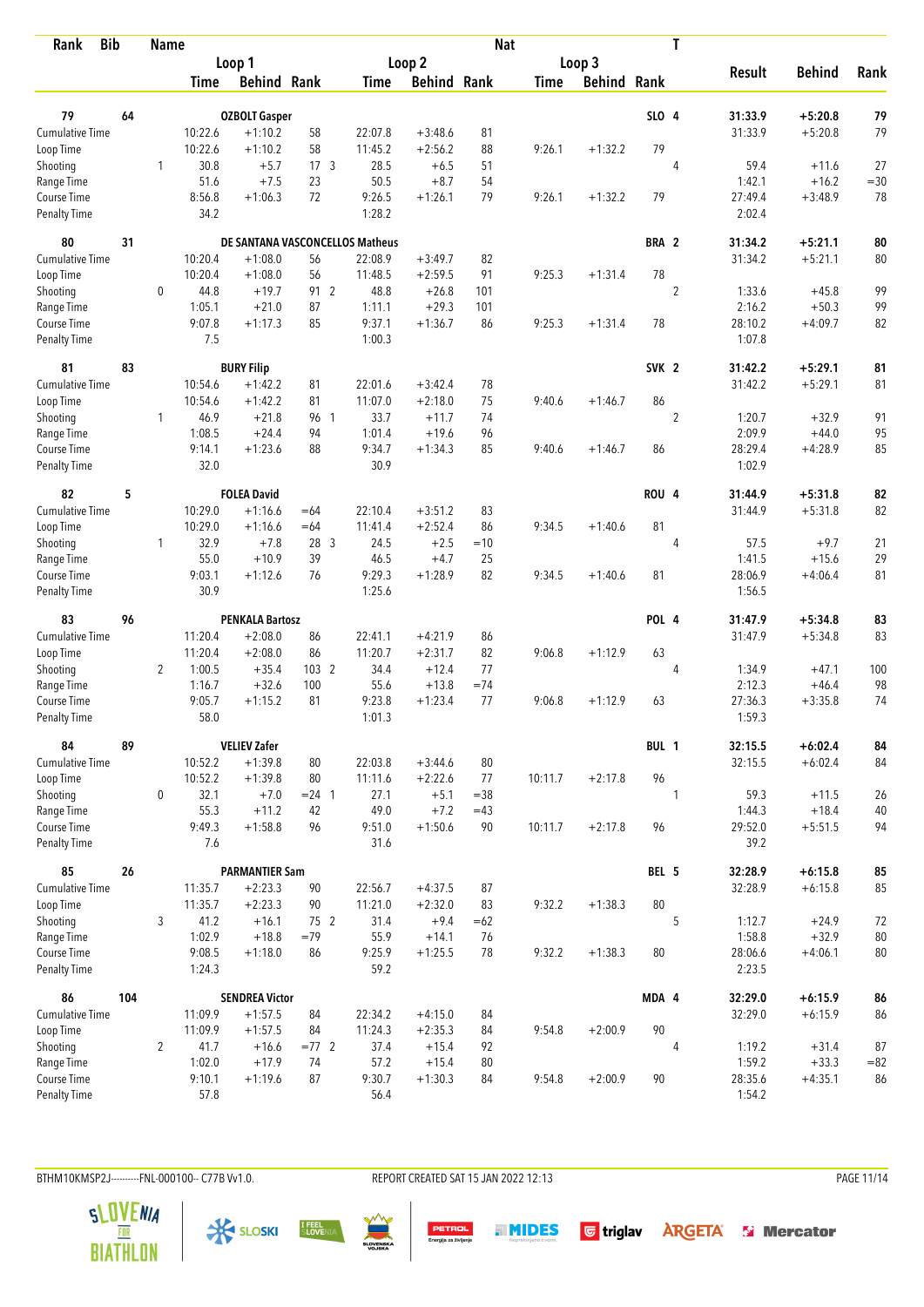| <b>Bib</b><br>Rank          |     | <b>Name</b>    |                    |                           |          |                   |                    | <b>Nat</b> |             |                    |                  | T              |                   |               |          |
|-----------------------------|-----|----------------|--------------------|---------------------------|----------|-------------------|--------------------|------------|-------------|--------------------|------------------|----------------|-------------------|---------------|----------|
|                             |     |                |                    | Loop 1                    |          |                   | Loop 2             |            |             | Loop 3             |                  |                |                   |               |          |
|                             |     |                | Time               | <b>Behind Rank</b>        |          | <b>Time</b>       | <b>Behind Rank</b> |            | <b>Time</b> | <b>Behind Rank</b> |                  |                | <b>Result</b>     | <b>Behind</b> | Rank     |
| 87                          | 103 |                |                    | <b>KAPLAN Jachym</b>      |          |                   |                    |            |             |                    | CZE 7            |                | 32:30.5           | $+6:17.4$     |          |
| <b>Cumulative Time</b>      |     |                |                    | $+3:00.4$                 |          | 23:13.6           | $+4:54.4$          | 88         |             |                    |                  |                |                   |               | 87<br>87 |
|                             |     |                | 12:12.8<br>12:12.8 | $+3:00.4$                 | 97<br>97 | 11:00.8           | $+2:11.8$          | 71         | 9:16.9      | $+1:23.0$          | 70               |                | 32:30.5           | $+6:17.4$     |          |
| Loop Time<br>Shooting       |     | 5              | 47.6               | $+22.5$                   | 97 2     | 26.5              | $+4.5$             | $=30$      |             |                    |                  | 7              | 1:14.1            | $+26.3$       | 77       |
| Range Time                  |     |                | 1:09.4             | $+25.3$                   | 95       | 45.9              | $+4.1$             | $=17$      |             |                    |                  |                | 1:55.3            | $+29.4$       | 71       |
| Course Time                 |     |                | 8:45.4             | $+54.9$                   | 67       | 9:16.5            | $+1:16.1$          | 74         | 9:16.9      | $+1:23.0$          | 70               |                | 27:18.8           | $+3:18.3$     | 70       |
| <b>Penalty Time</b>         |     |                | 2:18.0             |                           |          | 58.4              |                    |            |             |                    |                  |                | 3:16.4            |               |          |
| 88                          | 102 |                |                    | <b>DANADZHIEV Tsvetan</b> |          |                   |                    |            |             |                    | BUL <sub>2</sub> |                | 32:35.8           | $+6:22.7$     | 88       |
| Cumulative Time             |     |                | 10:48.9            | $+1:36.5$                 | 76       | 22:34.5           | $+4:15.3$          | 85         |             |                    |                  |                | 32:35.8           | $+6:22.7$     | 88       |
| Loop Time                   |     |                | 10:48.9            | $+1:36.5$                 | 76       | 11:45.6           | $+2:56.6$          | 90         | 10:01.3     | $+2:07.4$          | 93               |                |                   |               |          |
| Shooting                    |     | 0              | 39.3               | $+14.2$                   | 67 2     | 31.1              | $+9.1$             | 61         |             |                    |                  | $\overline{2}$ | 1:10.5            | $+22.7$       | 64       |
| Range Time                  |     |                | 1:02.5             | $+18.4$                   | 77       | 55.1              | $+13.3$            | 72         |             |                    |                  |                | 1:57.6            | $+31.7$       | $=75$    |
| Course Time                 |     |                | 9:40.4             | $+1:49.9$                 | 93       | 9:52.3            | $+1:51.9$          | 92         | 10:01.3     | $+2:07.4$          | 93               |                | 29:34.0           | $+5:33.5$     | 93       |
| <b>Penalty Time</b>         |     |                | 6.0                |                           |          | 58.2              |                    |            |             |                    |                  |                | 1:04.2            |               |          |
| 89                          | 13  |                |                    | <b>GASTIS Athanasios</b>  |          |                   |                    |            |             |                    | GRE 5            |                | 33:18.2           | $+7:05.1$     | 89       |
| <b>Cumulative Time</b>      |     |                | 11:59.3            | $+2:46.9$                 | 96       | 23:42.1           | $+5:22.9$          | 92         |             |                    |                  |                | 33:18.2           | $+7:05.1$     | 89       |
| Loop Time                   |     |                | 11:59.3            | $+2:46.9$                 | 96       | 11:42.8           | $+2:53.8$          | 87         | 9:36.1      | $+1:42.2$          | 84               |                |                   |               |          |
| Shooting                    |     | 3              | 42.6               | $+17.5$                   | 86 2     | 39.2              | $+17.2$            | 97         |             |                    |                  | 5              | 1:21.8            | $+34.0$       | 96       |
| Range Time                  |     |                | 1:02.9             | $+18.8$                   | $=79$    | 1:01.6            | $+19.8$            | 97         |             |                    |                  |                | 2:04.5            | $+38.6$       | 90       |
| Course Time                 |     |                | 9:32.3             | $+1:41.8$                 | 89       | 9:41.1            | $+1:40.7$          | 87         | 9:36.1      | $+1:42.2$          | 84               |                | 28:49.5           | $+4:49.0$     | 89       |
| <b>Penalty Time</b>         |     |                | 1:24.1             |                           |          | 1:00.1            |                    |            |             |                    |                  |                | 2:24.2            |               |          |
| 90                          | 28  |                |                    | <b>CLARK Titus</b>        |          |                   |                    |            |             |                    | GBR <sub>3</sub> |                | 33:19.8           | $+7:06.7$     | 90       |
| Cumulative Time             |     |                | 11:23.8            | $+2:11.4$                 | 88       | 23:19.1           | $+4:59.9$          | 89         |             |                    |                  |                | 33:19.8           | $+7:06.7$     | 90       |
| Loop Time                   |     |                | 11:23.8            | $+2:11.4$                 | 88       | 11:55.3           | $+3:06.3$          | 93         | 10:00.7     | $+2:06.8$          | 92               |                |                   |               |          |
| Shooting                    |     | 1              | 47.7               | $+22.6$                   | 98 2     | 33.5              | $+11.5$            | 73         |             |                    |                  | 3              | 1:21.2            | $+33.4$       | 94       |
| Range Time                  |     |                | 1:09.9             | $+25.8$                   | 97       | 58.8              | $+17.0$            | 91         |             |                    |                  |                | 2:08.7            | $+42.8$       | $= 93$   |
| Course Time                 |     |                | 9:37.2             | $+1:46.7$                 | 91       | 9:51.2            | $+1:50.8$          | 91         | 10:00.7     | $+2:06.8$          | 92               |                | 29:29.1           | $+5:28.6$     | 92       |
| <b>Penalty Time</b>         |     |                | 36.7               |                           |          | 1:05.3            |                    |            |             |                    |                  |                | 1:42.0            |               |          |
| 91                          | 55  |                |                    | <b>FINK Mauro</b>         |          |                   |                    |            |             |                    | BEL 4            |                | 33:28.7           | $+7:15.6$     | 91       |
| Cumulative Time             |     |                | 11:42.9            | $+2:30.5$                 | 91       | 23:28.2           | $+5:09.0$          | 90         |             |                    |                  |                | 33:28.7           | $+7:15.6$     | 91       |
| Loop Time                   |     |                | 11:42.9            | $+2:30.5$                 | 91       | 11:45.3           | $+2:56.3$          | 89         | 10:00.5     | $+2:06.6$          | 91               |                |                   |               |          |
| Shooting                    |     | $\overline{2}$ | 39.2               | $+14.1$                   | $=64$ 2  | 36.8              | $+14.8$            | 90         |             |                    |                  | 4              | 1:16.0            | $+28.2$       | 80       |
| Range Time                  |     |                | 1:01.2             | $+17.1$                   | 71       | 58.4              | $+16.6$            | $= 86$     |             |                    |                  |                | 1:59.6            | $+33.7$       | 84       |
| Course Time                 |     |                | 9:39.0             | $+1:48.5$                 | 92       | 9:44.7            | $+1:44.3$          | 88         | 10:00.5     | $+2:06.6$          | 91               |                | 29:24.2           | $+5:23.7$     | 91       |
| <b>Penalty Time</b>         |     |                | 1:02.7             |                           |          | 1:02.2            |                    |            |             |                    |                  |                | 2:04.9            |               |          |
| 92                          | 99  |                |                    | <b>BALAU Andrei</b>       |          |                   |                    |            |             |                    | ROU <sub>5</sub> |                | 33:29.4           | $+7:16.3$     | 92       |
| <b>Cumulative Time</b>      |     |                | 11:43.6            | $+2:31.2$                 | 92       | 23:45.0           | $+5:25.8$          | 93         |             |                    |                  |                | 33:29.4           | $+7:16.3$     | 92       |
| Loop Time                   |     |                | 11:43.6            | $+2:31.2$                 | 92       | 12:01.4           | $+3:12.4$          | 94         | 9:44.4      | $+1:50.5$          | 88               |                |                   |               |          |
| Shooting                    |     | 3              | 44.0               | $+18.9$                   | 90 2     | 35.7              | $+13.7$            | 87         |             |                    |                  | 5              | 1:19.7            | $+31.9$       | 89       |
| Range Time                  |     |                | 1:09.5             | $+25.4$                   | 96       | 58.3              | $+16.5$            | 85         |             |                    |                  |                | 2:07.8            | $+41.9$       | 92       |
| Course Time<br>Penalty Time |     |                | 9:02.1<br>1:32.0   | $+1:11.6$                 | 74       | 10:00.2<br>1:02.9 | $+1:59.8$          | 94         | 9:44.4      | $+1:50.5$          | 88               |                | 28:46.7<br>2:34.9 | $+4:46.2$     | 88       |
| 93                          | 81  |                |                    | <b>BILINAC Nikola</b>     |          |                   |                    |            |             |                    | BIH 5            |                | 33:31.1           | $+7:18.0$     | 93       |
| <b>Cumulative Time</b>      |     |                | 11:21.4            | $+2:09.0$                 | 87       | 23:40.5           | $+5:21.3$          | 91         |             |                    |                  |                | 33:31.1           | $+7:18.0$     | 93       |
| Loop Time                   |     |                | 11:21.4            | $+2:09.0$                 | 87       | 12:19.1           | $+3:30.1$          | 96         | 9:50.6      | $+1:56.7$          | 89               |                |                   |               |          |
| Shooting                    |     | $\mathbf{1}$   | 45.9               | $+20.8$                   | 93 4     | 35.0              | $+13.0$            | $= 81$     |             |                    |                  | 5              | 1:21.0            | $+33.2$       | 92       |
| Range Time                  |     |                | 1:07.2             | $+23.1$                   | 92       | 58.5              | $+16.7$            | $= 88$     |             |                    |                  |                | 2:05.7            | $+39.8$       | 91       |
| Course Time                 |     |                | 9:41.0             | $+1:50.5$                 | 94       | 9:27.7            | $+1:27.3$          | 80         | 9:50.6      | $+1:56.7$          | 89               |                | 28:59.3           | $+4:58.8$     | $90\,$   |
| Penalty Time                |     |                | 33.2               |                           |          | 1:52.9            |                    |            |             |                    |                  |                | 2:26.1            |               |          |
| 94                          | 53  |                |                    | <b>SPRAKE Alfie</b>       |          |                   |                    |            |             |                    | GBR 6            |                | 33:36.0           | $+7:22.9$     | 94       |
| Cumulative Time             |     |                | 11:30.8            | $+2:18.4$                 | 89       | 24:00.5           | $+5:41.3$          | 95         |             |                    |                  |                | 33:36.0           | $+7:22.9$     | 94       |
| Loop Time                   |     |                | 11:30.8            | $+2:18.4$                 | 89       | 12:29.7           | $+3:40.7$          | 97         | 9:35.5      | $+1:41.6$          | 83               |                |                   |               |          |
| Shooting                    |     | 3              | 36.6               | $+11.5$                   | 49 3     | 32.3              | $+10.3$            | 67         |             |                    |                  | 6              | 1:08.9            | $+21.1$       | 61       |
| Range Time                  |     |                | 59.8               | $+15.7$                   | $=63$    | 57.0              | $+15.2$            | 79         |             |                    |                  |                | 1:56.8            | $+30.9$       | 74       |
| Course Time                 |     |                | 9:04.8             | $+1:14.3$                 | 79       | 10:01.6           | $+2:01.2$          | 95         | 9:35.5      | $+1:41.6$          | 83               |                | 28:41.9           | $+4:41.4$     | 87       |
| Penalty Time                |     |                | 1:26.2             |                           |          | 1:31.1            |                    |            |             |                    |                  |                | 2:57.3            |               |          |

BTHM10KMSP2J---------FNL-000100-- C77B Vv1.0. REPORT CREATED SAT 15 JAN 2022 12:13 PAGE 12/14











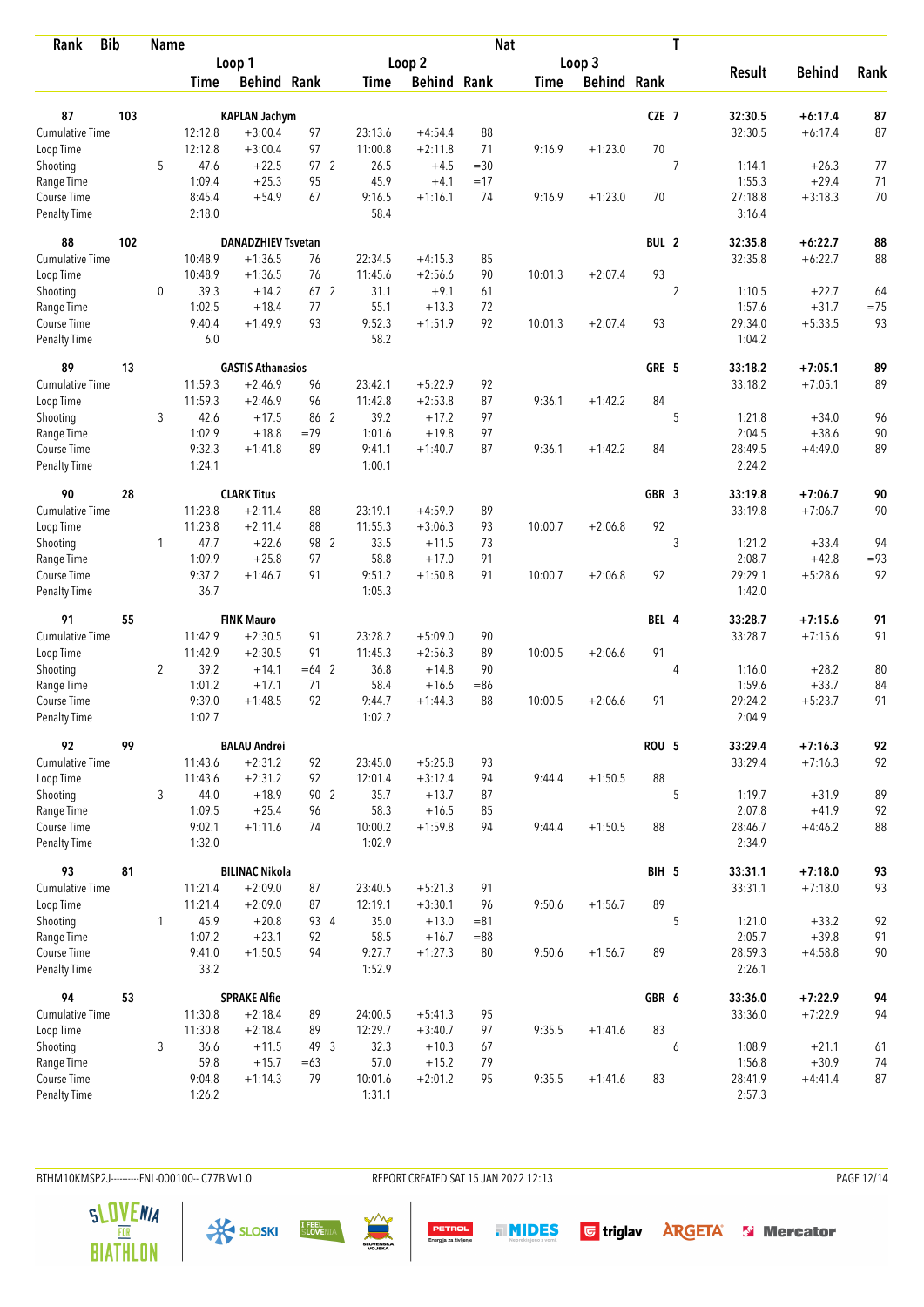| <b>Bib</b><br>Rank          |     | <b>Name</b>    |                   |                             |           |                   |                      | <b>Nat</b> |             |                    |       | T |                   |                      |           |
|-----------------------------|-----|----------------|-------------------|-----------------------------|-----------|-------------------|----------------------|------------|-------------|--------------------|-------|---|-------------------|----------------------|-----------|
|                             |     |                |                   | Loop 1                      |           | Loop 2            |                      |            |             | Loop 3             |       |   |                   |                      |           |
|                             |     |                | Time              | <b>Behind Rank</b>          |           | Time              | <b>Behind Rank</b>   |            | <b>Time</b> | <b>Behind Rank</b> |       |   | <b>Result</b>     | <b>Behind</b>        | Rank      |
| 95                          | 105 |                |                   | <b>LUCHIN Iulian</b>        |           |                   |                      |            |             |                    | MDA 3 |   | 34:12.5           | $+7:59.4$            | 95        |
| <b>Cumulative Time</b>      |     |                | 11:57.3           | $+2:44.9$                   | 95        | 23:48.9           | $+5:29.7$            | 94         |             |                    |       |   | 34:12.5           | $+7:59.4$            | 95        |
| Loop Time                   |     |                | 11:57.3           | $+2:44.9$                   | 95        | 11:51.6           | $+3:02.6$            | 92         | 10:23.6     | $+2:29.7$          | 97    |   |                   |                      |           |
| Shooting                    |     | $\overline{2}$ | 53.7              | $+28.6$                     | 100 1     | 37.7              | $+15.7$              | 94         |             |                    |       | 3 | 1:31.4            | $+43.6$              | 98        |
| Range Time                  |     |                | 1:16.8            | $+32.7$                     | 101       | 1:01.7            | $+19.9$              | 98         |             |                    |       |   | 2:18.5            | $+52.6$              | 100       |
| Course Time                 |     |                | 9:36.7            | $+1:46.2$                   | 90        | 10:14.0           | $+2:13.6$            | 97         | 10:23.6     | $+2:29.7$          | 97    |   | 30:14.3           | $+6:13.8$            | 97        |
| <b>Penalty Time</b>         |     |                | 1:03.8            |                             |           | 35.9              |                      |            |             |                    |       |   | 1:39.7            |                      |           |
| 96                          | 39  |                |                   | <b>METSIOS Konstantinos</b> |           |                   |                      |            |             |                    | GRE 5 |   | 34:40.7           | $+8:27.6$            | 96        |
| Cumulative Time             |     |                | 12:25.5           | $+3:13.1$                   | 98        | 24:29.4           | $+6:10.2$            | 96         |             |                    |       |   | 34:40.7           | $+8:27.6$            | 96        |
| Loop Time                   |     |                | 12:25.5           | $+3:13.1$                   | 98        | 12:03.9           | $+3:14.9$            | 95         | 10:11.3     | $+2:17.4$          | 95    |   |                   |                      |           |
| Shooting                    |     | 3              | 46.6              | $+21.5$                     | 95 2      | 34.7              | $+12.7$              | 79         |             |                    |       | 5 | 1:21.4            | $+33.6$              | 95        |
| Range Time                  |     |                | 1:11.9            | $+27.8$                     | 99        | 58.6              | $+16.8$              | 90         |             |                    |       |   | 2:10.5            | $+44.6$              | 96        |
| Course Time                 |     |                | 9:44.9            | $+1:54.4$                   | 95        | 10:05.0           | $+2:04.6$            | 96         | 10:11.3     | $+2:17.4$          | 95    |   | 30:01.2           | $+6:00.7$            | 96        |
| Penalty Time                |     |                | 1:28.7            |                             |           | 1:00.3            |                      |            |             |                    |       |   | 2:29.0            |                      |           |
| 97                          | 72  |                |                   | <b>ROSENLIS Vasileios</b>   |           |                   |                      |            |             |                    | GRE 6 |   | 34:55.4           | $+8:42.3$            | 97        |
| <b>Cumulative Time</b>      |     |                | 13:21.0           | $+4:08.6$                   | 101       | 24:47.2           | $+6:28.0$            | 97         |             |                    |       |   | 34:55.4           | $+8:42.3$            | 97        |
| Loop Time                   |     |                | 13:21.0           | $+4:08.6$                   | 101       | 11:26.2           | $+2:37.2$            | 85         | 10:08.2     | $+2:14.3$          | 94    |   |                   |                      |           |
| Shooting                    |     | 5              | 41.7              | $+16.6$                     | $= 77.1$  | 36.1              | $+14.1$              | 89         |             |                    |       | 6 | 1:17.9            | $+30.1$              | $= 84$    |
| Range Time                  |     |                | 1:05.6            | $+21.5$                     | 88        | 58.5              | $+16.7$              | $= 88$     |             |                    |       |   | 2:04.1            | $+38.2$              | 89        |
| Course Time<br>Penalty Time |     |                | 9:50.9<br>2:24.5  | $+2:00.4$                   | 97        | 9:54.8<br>32.9    | $+1:54.4$            | 93         | 10:08.2     | $+2:14.3$          | 94    |   | 29:53.9<br>2:57.4 | $+5:53.4$            | 95        |
| 98                          | 43  |                |                   | <b>OLIVEIRA Claudio</b>     |           |                   |                      |            |             |                    | BRA 5 |   | 36:07.4           | $+9:54.3$            | 98        |
| <b>Cumulative Time</b>      |     |                | 11:47.6           | $+2:35.2$                   | 93        | 25:31.5           | $+7:12.3$            | 98         |             |                    |       |   | 36:07.4           | $+9:54.3$            | 98        |
| Loop Time                   |     |                | 11:47.6           | $+2:35.2$                   | 93        | 13:43.9           | $+4:54.9$            | 101        | 10:35.9     | $+2:42.0$          | 98    |   |                   |                      |           |
| Shooting                    |     | $\mathbf{1}$   | 42.7              | $+17.6$                     | 87 4      | 35.5              | $+13.5$              | 85         |             |                    |       | 5 | 1:18.3            | $+30.5$              | 86        |
| Range Time                  |     |                | 1:07.5            | $+23.4$                     | 93        | 1:01.2            | $+19.4$              | 95         |             |                    |       |   | 2:08.7            | $+42.8$              | $= 93$    |
| Course Time                 |     |                | 10:02.5<br>37.6   | $+2:12.0$                   | 98        | 10:25.1<br>2:17.6 | $+2:24.7$            | 98         | 10:35.9     | $+2:42.0$          | 98    |   | 31:03.5<br>2:55.2 | $+7:03.0$            | 98        |
| <b>Penalty Time</b>         |     |                |                   |                             |           |                   |                      |            |             |                    |       |   |                   |                      |           |
| 99                          | 98  |                |                   | <b>HODZIC Abdulkerim</b>    |           |                   |                      |            |             |                    | SRB 4 |   | 36:30.3           | $+10:17.2$           | 99        |
| Cumulative Time             |     |                | 11:51.8           | $+2:39.4$                   | 94        | 25:32.6           | $+7:13.4$            | 99         |             |                    |       |   | 36:30.3           | $+10:17.2$           | 99        |
| Loop Time                   |     |                | 11:51.8           | $+2:39.4$                   | 94        | 13:40.8           | $+4:51.8$            | 100        | 10:57.7     | $+3:03.8$          | 101   |   |                   |                      |           |
| Shooting                    |     | $\mathbf{1}$   | 42.5              | $+17.4$                     | 85 3      | 35.3              | $+13.3$              | 84         |             |                    |       | 4 | 1:17.9            | $+30.1$              | $= 84$    |
| Range Time<br>Course Time   |     |                | 1:03.9<br>10:17.3 | $+19.8$<br>$+2:26.8$        | 84<br>100 | 58.2<br>11:07.5   | $+16.4$<br>$+3:07.1$ | 84<br>102  | 10:57.7     | $+3:03.8$          | 101   |   | 2:02.1<br>32:22.5 | $+36.2$<br>$+8:22.0$ | 88<br>101 |
| <b>Penalty Time</b>         |     |                | 30.6              |                             |           | 1:35.1            |                      |            |             |                    |       |   | 2:05.7            |                      |           |
| 100                         | 57  |                |                   | DJORDJEVIC Nikola           |           |                   |                      |            |             |                    | SRB 6 |   | 36:52.2           | $+10:39.1$           | 100       |
| <b>Cumulative Time</b>      |     |                | 12:58.3           | $+3:45.9$                   | 99        | 26:07.2           | $+7:48.0$            | 100        |             |                    |       |   | 36:52.2           | $+10:39.1$           | 100       |
| Loop Time                   |     |                | 12:58.3           | $+3:45.9$                   | 99        | 13:08.9           | $+4:19.9$            | 99         | 10:45.0     | $+2:51.1$          | 100   |   |                   |                      |           |
| Shooting                    |     | 3              | 39.6              | $+14.5$                     | 70 3      | 31.9              | $+9.9$               | 65         |             |                    |       | 6 | 1:11.5            | $+23.7$              | $=68$     |
| Range Time                  |     |                | 1:04.5            | $+20.4$                     | 86        | 56.3              | $+14.5$              | 78         |             |                    |       |   | 2:00.8            | $+34.9$              | 86        |
| Course Time                 |     |                | 10:17.5           | $+2:27.0$                   | 101       | 10:34.6           | $+2:34.2$            | 100        | 10:45.0     | $+2:51.1$          | 100   |   | 31:37.1           | $+7:36.6$            | 100       |
| Penalty Time                |     |                | 1:36.3            |                             |           | 1:38.0            |                      |            |             |                    |       |   | 3:14.3            |                      |           |
| 101                         | 11  |                |                   | <b>DJORDJEVIC Milos</b>     |           |                   |                      |            |             |                    | SRB 8 |   | 37:55.0           | $+11:41.9$           | 101       |
| Cumulative Time             |     |                | 13:04.0           | $+3:51.6$                   | 100       | 27:11.7           | $+8:52.5$            | 102        |             |                    |       |   | 37:55.0           | $+11:41.9$           | 101       |
| Loop Time                   |     |                | 13:04.0           | $+3:51.6$                   | 100       | 14:07.7           | $+5:18.7$            | 102        | 10:43.3     | $+2:49.4$          | 99    |   |                   |                      |           |
| Shooting                    |     | 3              | 59.3              | $+34.2$                     | 102 5     | 45.2              | $+23.2$              | 100        |             |                    |       | 8 | 1:44.6            | $+56.8$              | 102       |
| Range Time                  |     |                | 1:21.4            | $+37.3$                     | 102       | 1:05.6            | $+23.8$              | 100        |             |                    |       |   | 2:27.0            | $+1:01.1$            | 102       |
| Course Time<br>Penalty Time |     |                | 10:11.2<br>1:31.4 | $+2:20.7$                   | 99        | 10:27.1<br>2:35.0 | $+2:26.7$            | 99         | 10:43.3     | $+2:49.4$          | 99    |   | 31:21.6<br>4:06.4 | $+7:21.1$            | 99        |
| 102                         | 80  |                |                   | <b>MAGIS Antoine</b>        |           |                   |                      |            |             |                    | BEL 6 |   | 37:57.5           | $+11:44.4$           | 102       |
| Cumulative Time             |     |                | 13:45.6           | $+4:33.2$                   | 102       | 26:48.8           | $+8:29.6$            | 101        |             |                    |       |   | 37:57.5           | $+11:44.4$           | 102       |
| Loop Time                   |     |                | 13:45.6           | $+4:33.2$                   | 102       | 13:03.2           | $+4:14.2$            | 98         | 11:08.7     | $+3:14.8$          | 102   |   |                   |                      |           |
| Shooting                    |     | 4              | 40.7              | $+15.6$                     | 74 2      | 44.8              | $+22.8$              | 99         |             |                    |       | 6 | 1:25.5            | $+37.7$              | 97        |
| Range Time                  |     |                | 1:06.0            | $+21.9$                     | 91        | 1:04.8            | $+23.0$              | 99         |             |                    |       |   | 2:10.8            | $+44.9$              | 97        |
| Course Time                 |     |                | 10:34.5           | $+2:44.0$                   | 102       | 10:50.8           | $+2:50.4$            | 101        | 11:08.7     | $+3:14.8$          | 102   |   | 32:34.0           | $+8:33.5$            | 102       |
| Penalty Time                |     |                | 2:05.1            |                             |           | 1:07.6            |                      |            |             |                    |       |   | 3:12.7            |                      |           |

BTHM10KMSP2J---------FNL-000100-- C77B Vv1.0. REPORT CREATED SAT 15 JAN 2022 12:13 PAGE 13/14

SLOSKI IFEEL

**SLOVENIA**<br>BIATHLON

**PETROL**<br>Energija za življenje

SLOVENSK

**THIDES** Gtriglav **ARGETA** S Mercator